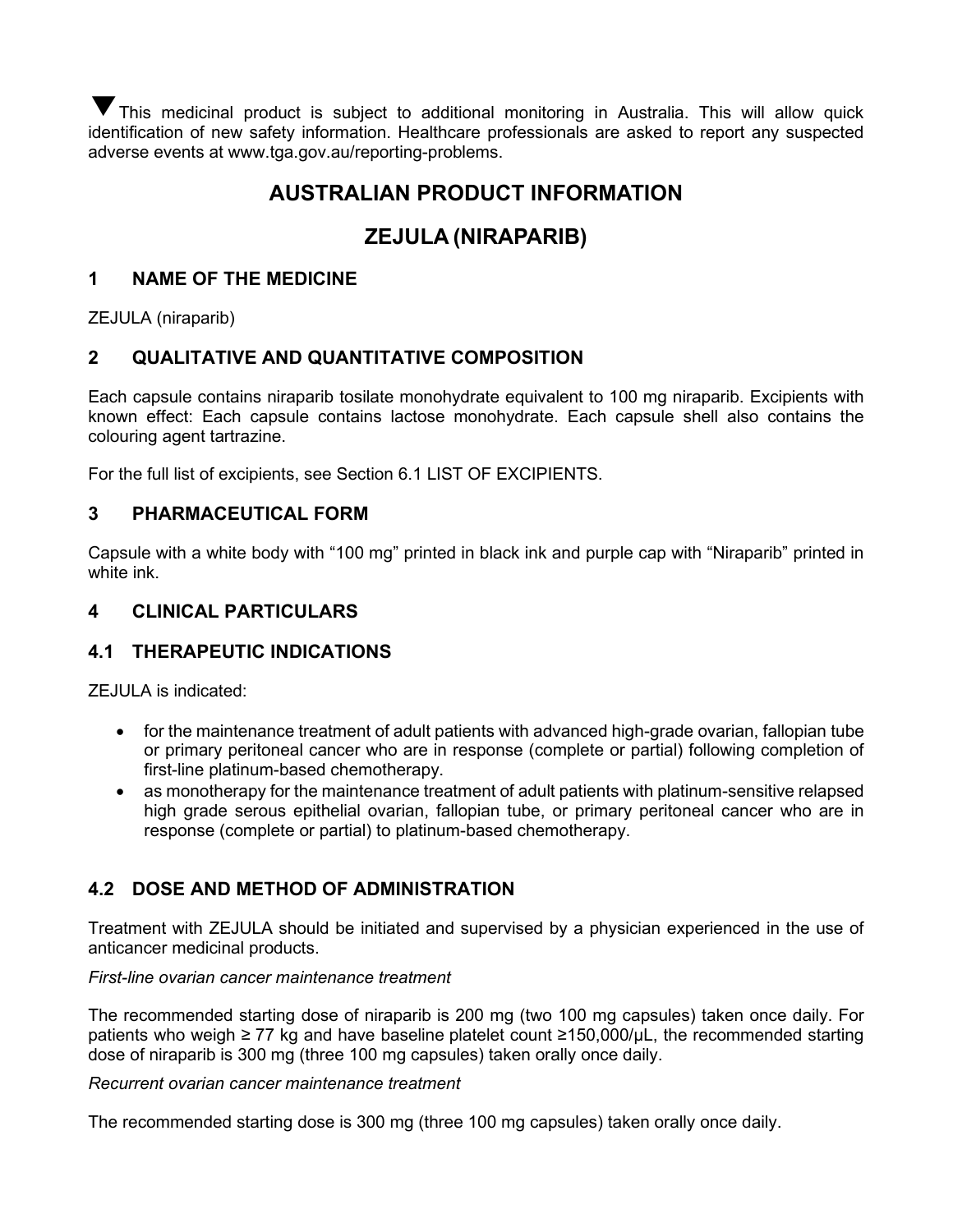Patients should be encouraged to take their dose at approximately the same time each day. Bedtime administration may be a potential method for managing nausea.

The capsules should be swallowed whole with water. The capsules should not be chewed or crushed. ZEJULA can be taken without regard to meals.

It is recommended that treatment should be continued until disease progression or unacceptable toxicity.

## **Missing dose**

If patients miss a dose, they should take their next dose at its regularly scheduled time.

#### **Dose adjustments for adverse reactions**

To manage adverse reactions, consider interruption of treatment, dose reduction, or dose discontinuation. The recommended dose modifications for adverse reactions are listed in Tables 1, 2 and 3.

| Table 1: Recommended dose modifications for adverse reactions |                        |                |  |
|---------------------------------------------------------------|------------------------|----------------|--|
| Starting dose                                                 | 200 mg/day             | 300 mg/day     |  |
| First dose reduction                                          | 100 mg/day             | 200 mg/day     |  |
| Second dose reduction                                         | Discontinue medication | 100 mg/day $*$ |  |

\*If further dose reduction below 100 mg/day is required, discontinue ZEJULA.

|                                                                                                                                                           | Table 2: Dose modifications for non-haematological adverse reactions                                                                                                                                                                                                                                                                                                               |
|-----------------------------------------------------------------------------------------------------------------------------------------------------------|------------------------------------------------------------------------------------------------------------------------------------------------------------------------------------------------------------------------------------------------------------------------------------------------------------------------------------------------------------------------------------|
| Non-haematological CTCAE <sup>‡</sup> ≥<br>Grade 3 adverse reaction that<br>persists despite<br>treatment/prophylaxis**                                   | First occurrence:<br>Withhold ZEJULA for a maximum of 28 days or<br>$\bullet$<br>until resolution of adverse reaction.<br>• Resume ZEJULA at a reduced dose per Table 1.<br>Second occurrence:<br>Withhold ZEJULA for a maximum of 28 days or<br>$\bullet$<br>until resolution of adverse reaction.<br>Resume ZEJULA at a reduced dose or discontinue<br>$\bullet$<br>per Table 1. |
| CTCAE $\geq$ Grade 3 treatment-<br>related adverse reaction lasting<br>more than 28 days while patient is<br>administered <b>ZEJULA</b><br>100.<br>mg/day | Discontinue ZEJULA.<br>$\bullet$                                                                                                                                                                                                                                                                                                                                                   |

‡ CTCAE=Common Terminology Criteria for Adverse Events

\*\*Prophylaxis includes, but is not limited to, medications to prevent nausea, vomiting, diarrhoea, constipation, headache, back pain, myalgia, arthralgia, insomnia, decreased appetite, or dry mouth.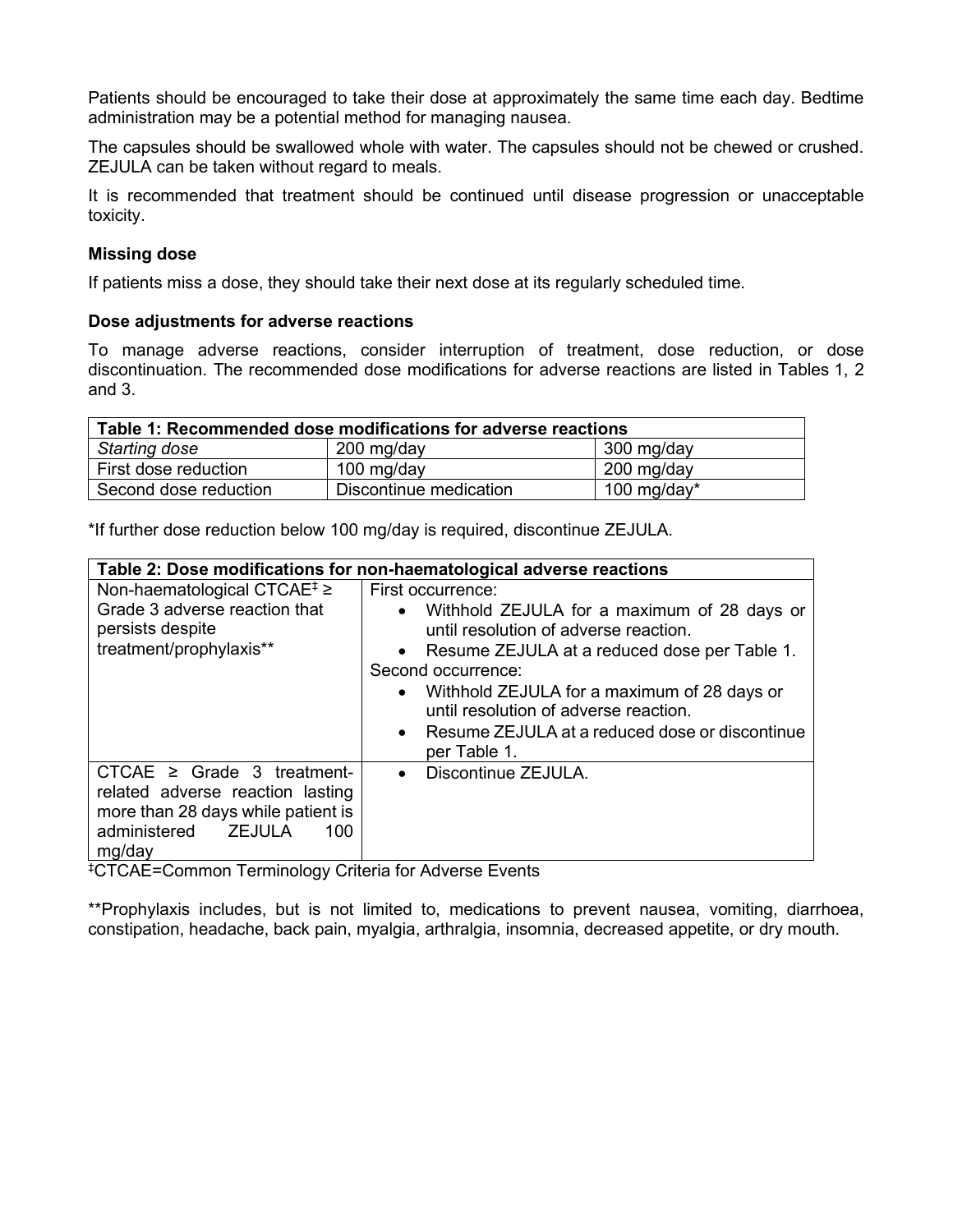## **Table 3: Dose modifications for haematological adverse reactions**

Haematologic adverse reactions have been observed during treatment with Zejula especially during the initial phase of the treatment. It is therefore recommended to monitor complete blood counts (CBCs) weekly during the first month of treatment and modify the dose as needed. After the first month, it is recommended to monitor CBCs monthly and periodically after this time (see Section 4.4 SPECIAL WARNINGS AND PRECAUTIONS FOR USE). Based on individual laboratory values, weekly monitoring for the second month may be warranted.

| Haematological adverse reaction<br>requiring transfusion or<br>haematopoietic growth factor<br>support | For patients with platelet count $\leq 10,000/\mu L$ ,<br>platelet transfusion should be considered. If there<br>are other risk factors for bleeding such as co-<br>administration of anticoagulation or antiplatelet<br>medicinal products, consider interrupting these<br>substances and/or transfusion at a higher platelet<br>count.<br>Resume ZEJULA at a reduced dose per Table 1.                                                                                   |
|--------------------------------------------------------------------------------------------------------|----------------------------------------------------------------------------------------------------------------------------------------------------------------------------------------------------------------------------------------------------------------------------------------------------------------------------------------------------------------------------------------------------------------------------------------------------------------------------|
|                                                                                                        | First occurrence:<br>Withhold ZEJULA for a maximum of 28 days and<br>$\bullet$<br>monitor blood counts weekly until platelet counts<br>return to $\geq 100,000/\mu L$ .<br>Resume ZEJULA at same or reduced dose per<br>table 1 based on clinical evaluation.<br>If platelet count is $\lt$ 75,000/ $\mu$ L at any time,<br>resume at a reduced dose per Table 1.                                                                                                          |
| Platelet count <100,000 µL                                                                             | Second occurrence:<br>Withhold ZEJULA for a maximum of 28 days and<br>monitor blood counts weekly until platelet counts<br>return to $\geq 100,000/\mu L$ .<br>Resume ZEJULA at a reduced dose per Table 1.<br>Discontinue ZEJULA if the platelet count has not<br>returned to acceptable levels within 28 days of<br>the dose interruption period, or if the patient has<br>already undergone dose reduction to 100 mg<br>once daily.                                     |
| Neutrophil < $1,000/\mu L$ or<br>Haemoglobin $<$ 8 g/dL                                                | Withhold ZEJULA for a maximum of 28 days and<br>monitor blood counts weekly until neutrophil<br>counts return to $\geq 1,500/\mu L$ or haemoglobin<br>returns to $\geq 9$ g/dL.<br>Resume ZEJULA at a reduced dose per Table 1.<br>Discontinue ZEJULA if neutrophils<br>and/or<br>haemoglobin have not returned to acceptable<br>levels within 28 days of the dose interruption<br>period, or if the patient has already undergone<br>dose reduction to 100 mg once daily. |
| Confirmed diagnosis of<br>myelodysplastic syndrome (MDS)<br>or acute myeloid leukaemia<br>(AML)        | Permanently discontinue ZEJULA.<br>$\bullet$                                                                                                                                                                                                                                                                                                                                                                                                                               |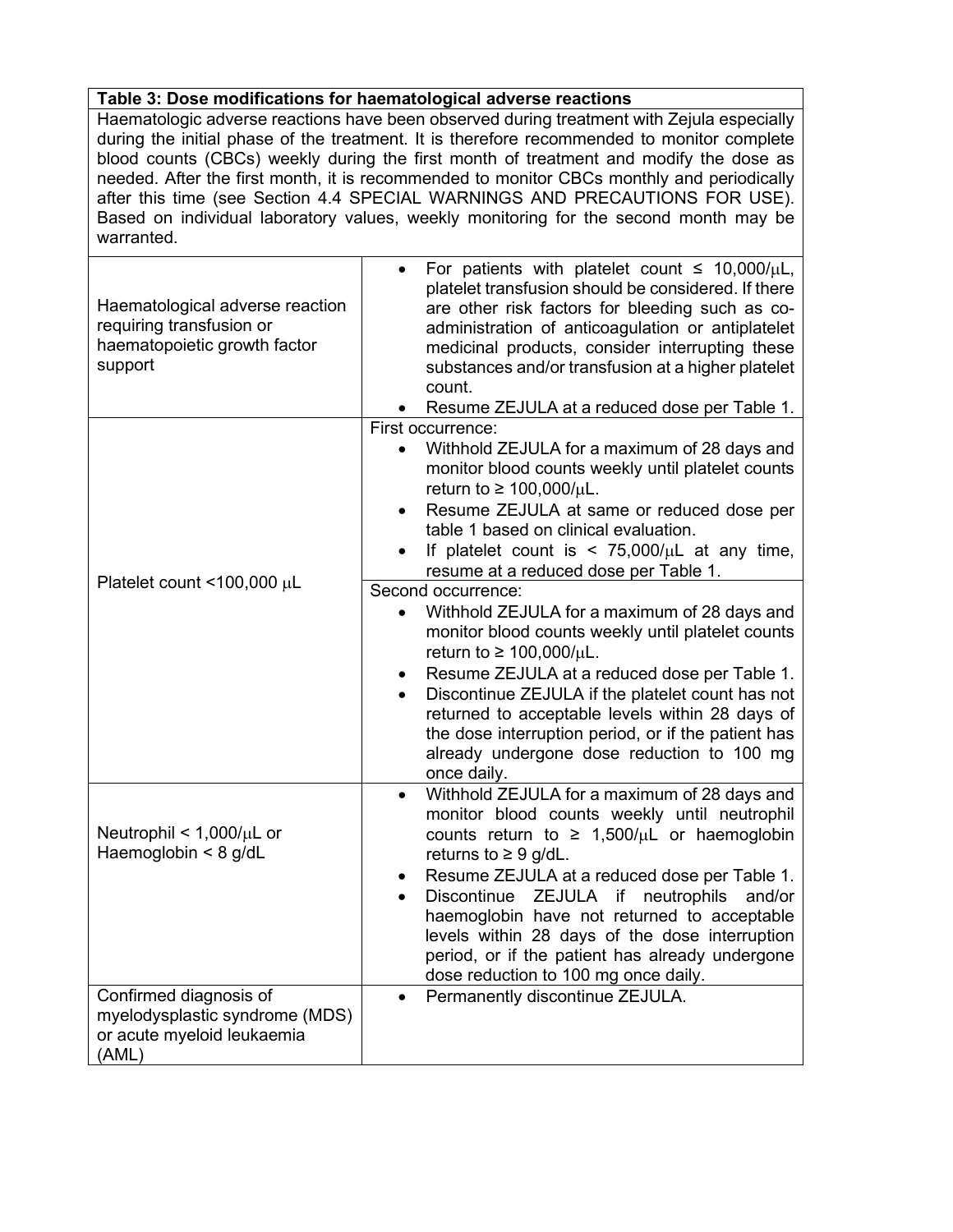## **Elderly**

No dose adjustment is necessary for elderly patients (≥ 65 years). There are limited clinical data in patients aged 75 or over.

## **Renal impairment**

No dose adjustment is necessary for patients with mild to moderate renal impairment. There are no data in patients with severe renal impairment or end stage renal disease undergoing haemodialysis; use with caution in these patients, see Section 5.2 PHARMACOKINETIC PROPERTIES.

## **Hepatic impairment**

No dose adjustment is needed in patients with mild hepatic impairment.

For patients with moderate hepatic impairment, the recommended starting dose of ZEJULA is 200 mg once daily, see Section 5.2 Pharmacokinetic Properties.

There are no data in patients with severe hepatic impairment; use with caution in these patients, see Section 5.2 PHARMACOKINETIC PROPERTIES.

## **Patients with ECOG performance status 2 to 4**

Clinical data are not available in patients with ECOG performance status 2 to 4.

## **Paediatric population**

The safety and efficacy of ZEJULA in children and adolescents below 18 years of age have not yet been established. No data are available.

## **4.3 CONTRAINDICATIONS**

Hypersensitivity to the active substance or to any of the excipients listed in Section 6.1 LIST OF EXCIPIENTS.

Breast-feeding (see Section 4.6 FERTILITY, PREGNANCY AND LACTATION).

## **4.4 SPECIAL WARNINGS AND PRECAUTIONS FOR USE**

## **Haematological adverse reactions**

Haematological adverse reactions (thrombocytopenia, anaemia, neutropenia) have been reported in patients treated with niraparib. In the PRIMA study, patients eligible for ZEJULA therapy had the following baseline haematological parameters: absolute neutrophil count (ANC)  $\geq 1.500$  cells/uL: platelets ≥ 100,000 cells/µL and haemoglobin ≥ 10 g/dL prior to therapy. The overall incidence of Grade ≥3 thrombocytopenia, anaemia and neutropenia in clinical and/or laboratory findings were reported, respectively, in 39%, 31%, and 21% of patients receiving ZEJULA. Discontinuation due to thrombocytopenia, anaemia, and neutropenia occurred, respectively, in 4%, 2%, and 2% of patients.

In patients who were administered a starting dose of ZEJULA based on baseline weight or platelet count, Grade ≥3 thrombocytopenia, anaemia and neutropenia were reported, respectively, in 15%, 23%, and 10% of patients receiving niraparib. Discontinuation due to thrombocytopenia, anaemia, and neutropenia occurred, respectively, in 3%, 3%, and 2% of patients.

In the NOVA study, patients eligible for ZEJULA therapy had the following baseline haematologic parameters: absolute neutrophil count (ANC)  $\geq 1,500$  cells/ $\mu$ L; platelets  $\geq 100,000$  / $\mu$ L and haemoglobin  $\geq 9$  g/dL prior to therapy.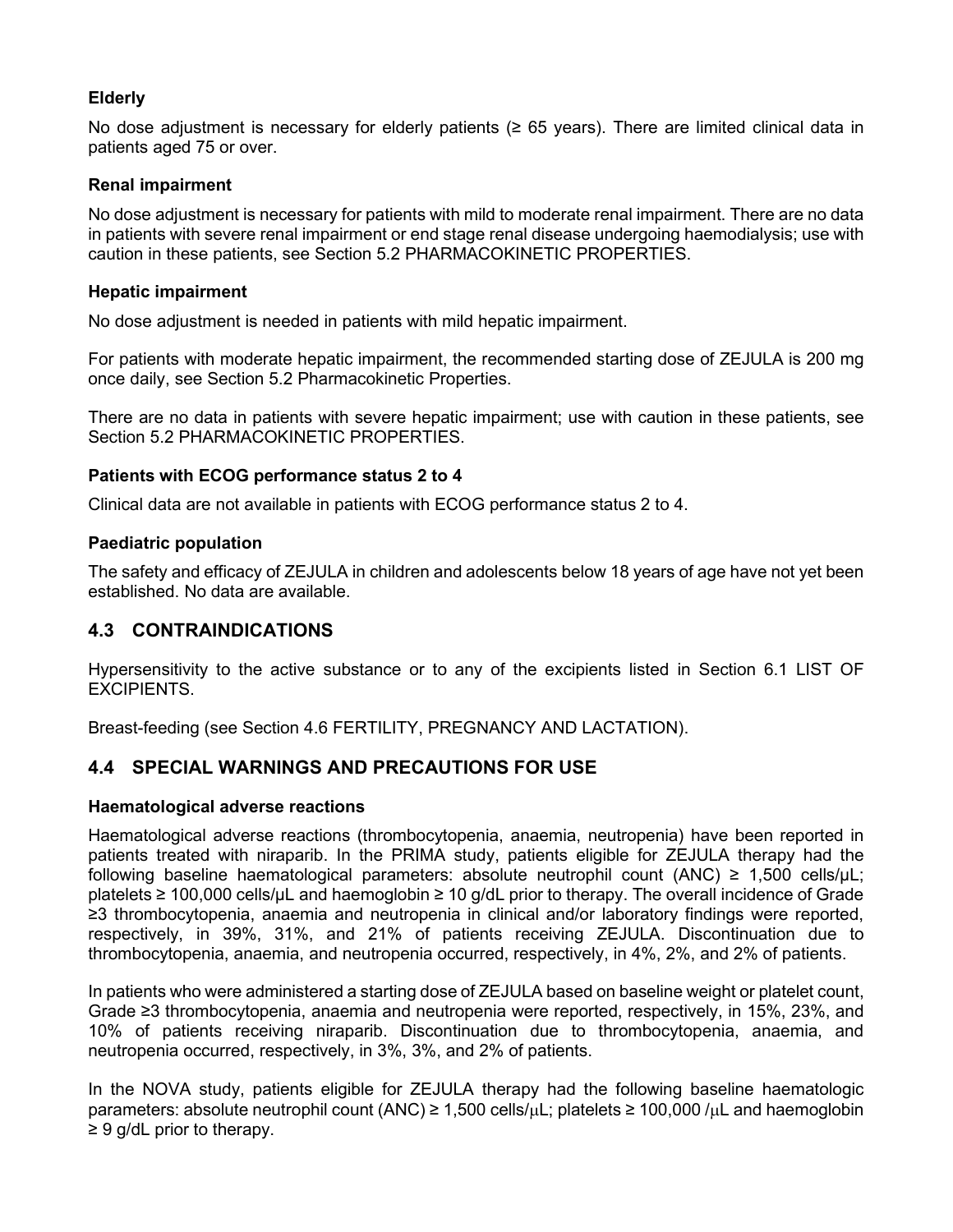If a patient develops severe persistent haematologic toxicity including pancytopenia that does not resolve within 28 days following interruption, ZEJULA should be discontinued.

Grade ≥3 thrombocytopenia, anaemia and neutropenia were reported, respectively, in 29%, 25%, and 20% of patients receiving ZEJULA. Discontinuation due to thrombocytopenia, anaemia, and neutropenia occurred, respectively, in 3%, 1%, and 2% of patients.

Test complete blood counts weekly for the first month, followed by monthly monitoring for the next 10 months of treatment and periodically after this time to monitor for clinically significant changes in any haematologic parameter during treatment, see Section 4.2 DOSE AND METHOD OF ADMINISTRATION.

Due to the risk of thrombocytopenia, anticoagulants and medicinal products known to reduce the thrombocyte count should be used with caution, see Section 4.8 ADVERSE EFFECTS (UNDESIRABLE EFFECTS).

#### **Myelodysplastic syndrome/acute myeloid leukaemia**

Myelodysplastic syndrome/acute myeloid leukaemia (MDS/AML), including cases with fatal outcome, have been reported in patients who received ZEJULA (see Section 4.8 Adverse Effects).

In clinical trials, the duration of ZEJULA treatment in patients prior to developing MDS/AML varied from 1 month to > 4 years. The cases were typical of secondary, cancer therapy-related MDS/AML. All patients had received platinum-containing chemotherapy regimens and many had also received other DNA damaging agents and radiotherapy. Some of the patients had a history of bone marrow dysplasia.

For suspected MDS/AML or prolonged haematological toxicities, the patient should be referred to a haematologist for further evaluation. If MDS/AML is confirmed, treatment with ZEJULA, treatment should be discontinued.

#### **Hypertension, including hypertensive crisis**

Hypertension, including hypertensive crisis, has been reported with the use of ZEJULA (see Section 4.8 Adverse Effects). Pre-existing hypertension should be adequately controlled before starting ZEJULA treatment. Blood pressure and heart rate should be monitored at least weekly for the first two months, then monthly for the first year and periodically thereafter during treatment with ZEJULA.

Hypertension should be medically managed with antihypertensive medicinal products as well as adjustment of the ZEJULA dose (see Section 4.2 DOSE AND METHOD OF ADMINISTRATION), if necessary. In the clinical programme, blood pressure measurements were obtained on Day 1 of each 28-day cycle while the patient remained on ZEJULA. In most cases, hypertension was controlled adequately using standard antihypertensive treatment with or without ZEJULA dose adjustment, see Section 4.2 DOSE AND METHOD OF ADMINISTRATION. ZEJULA should be discontinued in case of hypertensive crisis or if medically significant hypertension cannot be adequately controlled with antihypertensive therapy.

## **Posterior Reversible Encephalopathy Syndrome (PRES)**

There have been rare reports (0.09% of clinical trial patients) of niraparib-treated patients developing signs and symptoms that are consistent with Posterior Reversible Encephalopathy Syndrome (PRES) (see Section 4.8 ADVERSE REACTIONS). PRES is a rare neurologic disorder that can present with the following signs and symptoms including seizures, headache, altered mental status, visual disturbance, or cortical blindness, with or without associated hypertension. A diagnosis of PRES requires confirmation by brain imaging, preferably magnetic resonance imaging (MRI). In patients developing PRES, treatment of specific symptoms including control of hypertension is recommended, along with discontinuation of niraparib. The safety of reinitiating niraparib therapy in patients previously experiencing PRES is not known.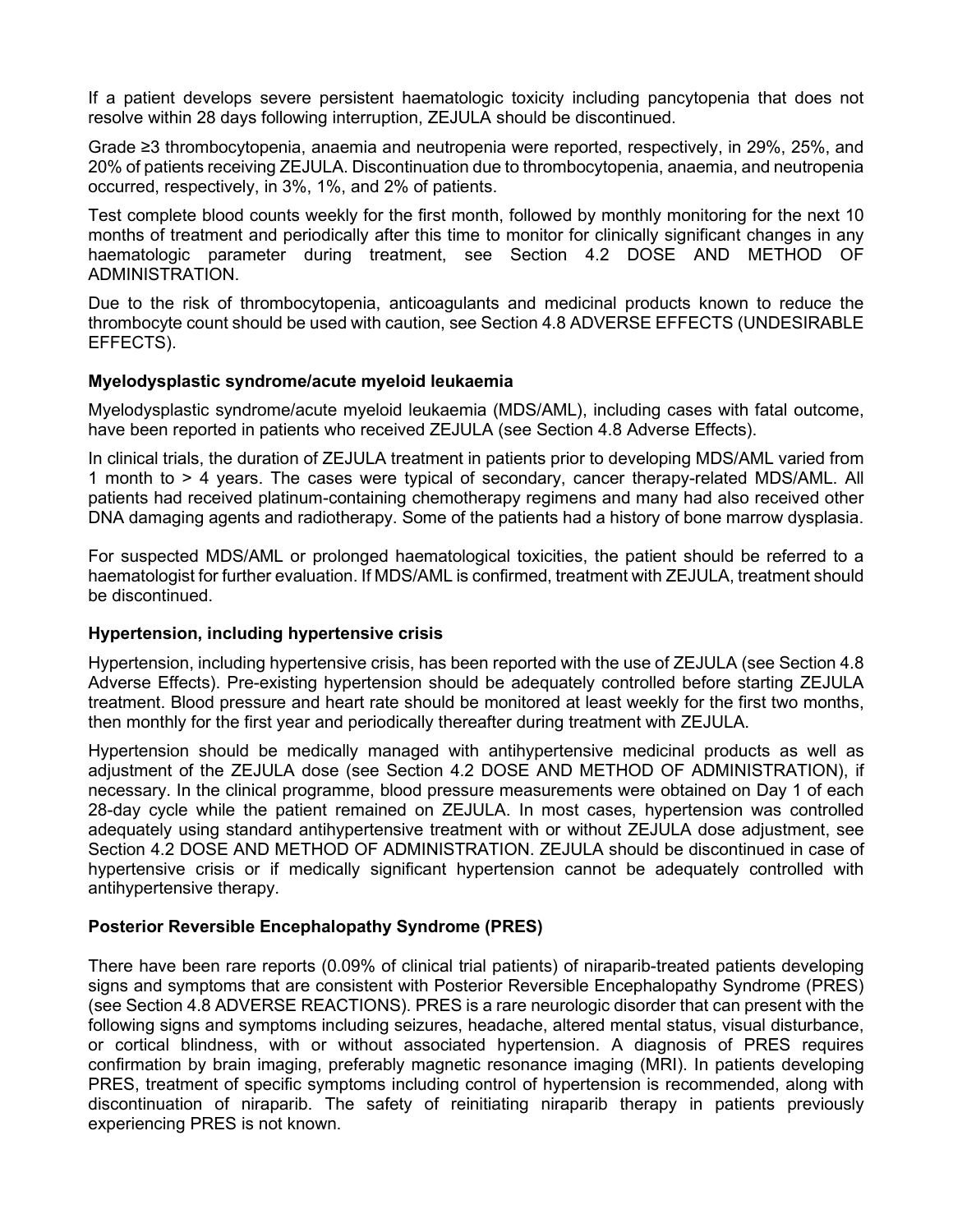## **Pregnancy/contraception**

ZEJULA should not be used during pregnancy or in women of childbearing potential not willing to use highly effective contraception during therapy and for 6 months after receiving the last dose of ZEJULA (see Section 4.6 FERTILITY, PREGNANCY AND LACTATION). A pregnancy test should be performed on all women of childbearing potential prior to treatment.

## **Lactose**

ZEJULA capsules contain lactose monohydrate. Patients with rare hereditary problems of galactose intolerance, the Lapp lactase deficiency or glucose-galactose malabsorption should not take this medicine.

## **Tartrazine**

This medicinal product contains tartrazine, which may cause allergic reactions.

## **Use in the elderly**

See Section 4.2 DOSE AND METHOD OF ADMINISTRATION.

## **Paediatric use**

See Section 4.2 DOSE AND METHOD OF ADMINISTRATION.

## **Effects on laboratory tests**

No data available.

## **4.5 INTERACTIONS WITH OTHER MEDICINES AND OTHER FORMS OF INTERACTIONS**

## **Pharmacodynamic interactions**

The combination of ZEJULA with vaccines or immunosuppressant agents has not been studied.

The data on ZEJULA in combination with cytotoxic medicinal products are limited. Therefore, caution should be taken if ZEJULA is used in combination with vaccines, immunosuppressant agents or with other cytotoxic medicinal products.

## **Pharmacokinetic interactions**

## Effect of other medicinal products on niraparib

## *Niraparib as a substrate of CYPs (CYP1A2 and CYP3A4)*

Niraparib is a substrate of carboxylesterases (CEs) and UDP-glucuronosyltransferases (UGTs) *in vivo*. Oxidative metabolism of niraparib is minimal *in vivo*. No dose adjustment for ZEJULA is required when administered concomitantly with medicinal products known to inhibit (e.g. itraconazole, ritonavir, and clarithromycin) or induce CYP enzymes (e.g. rifampin, carbamazepine, and phenytoin).

## *Niraparib as a substrate of efflux transporters (P-gp, BCRP, and MATE1/2)*

Niraparib is a substrate of P-glycoprotein (P-gp) and Breast Cancer Resistance Protein (BCRP). However, due to its high permeability and bioavailability, the risk of clinically relevant interactions with medicinal products that inhibit these transporters is unlikely. Therefore, no dose adjustment for ZEJULA is required when administered concomitantly with medicinal products known to inhibit P-gp (e.g. amiodarone, verapamil) or BCRP (e.g. osimertinib, velpatasvir, and eltrombopag).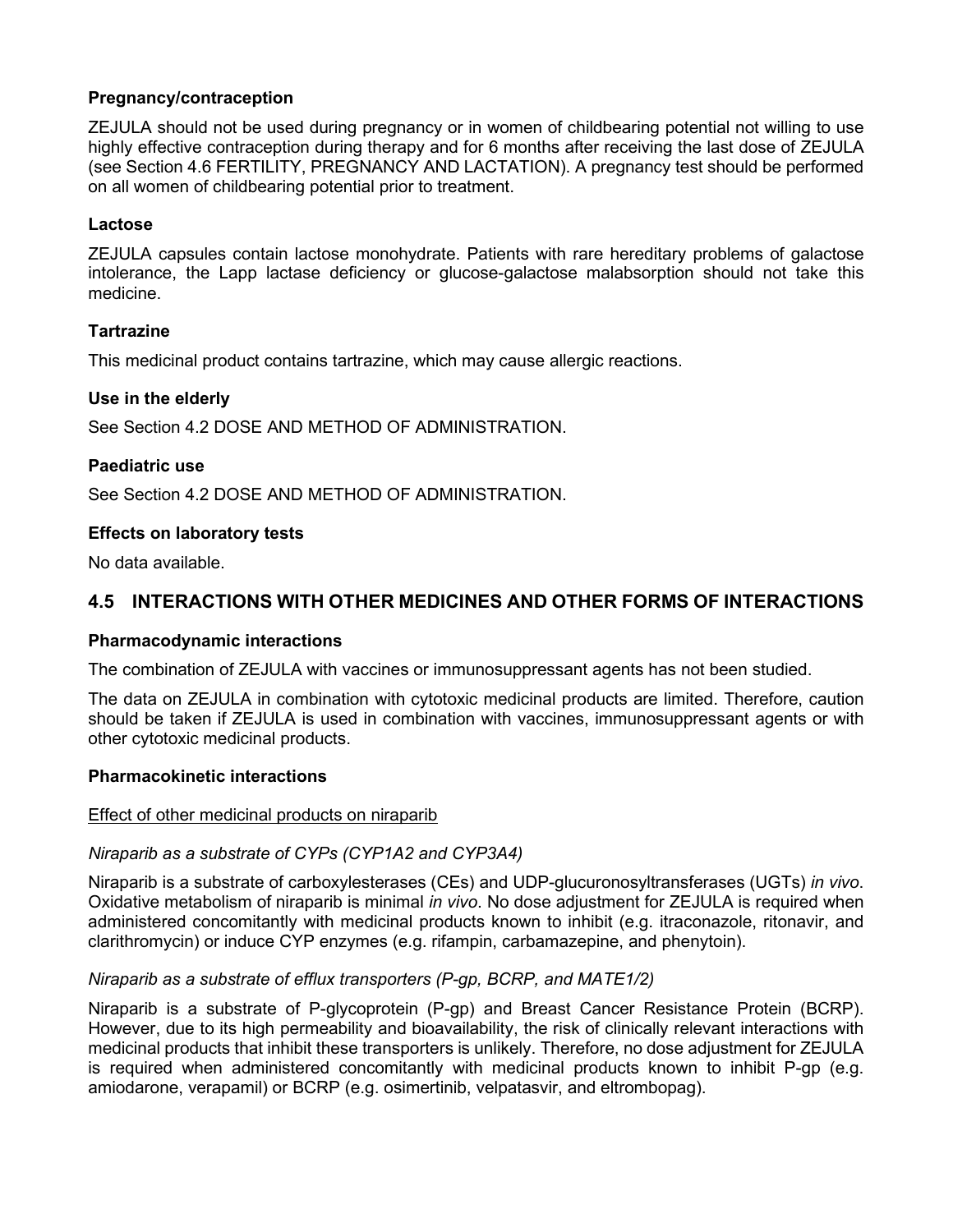Niraparib is not a substrate of bile salt export pump (BSEP). The major primary metabolite M1 is not a substrate of P-gp, BCRP, or BSEP. Niraparib is not a substrate of MATE 1 or 2, while M1 is a substrate of both.

## *Niraparib as a substrate of hepatic uptake transporters (OATP1B1, OATP1B3, and OCT1)*

Neither niraparib nor M1 is a substrate of organic anion transport polypeptide 1B1 (OATP1B1), 1B3 (OATP1B3), or organic cation transporter 1 (OCT1). No dose adjustment for ZEJULA is required when administered concomitantly with medicinal products known to inhibit OATP1B1 or 1B3 (e.g. gemfibrozil, ritonavir), or OCT1 (e.g. dolutegravir) uptake transporters.

#### *Niraparib as a substrate of renal uptake transporters (OAT1, OAT3, and OCT2)*

Neither niraparib nor M1 is a substrate of organic anion transporter 1 (OAT1), 3 (OAT3), and organic cation transporter 2 (OCT2). No dose adjustment for ZEJULA is required when administered concomitantly with medicinal products known to inhibit OAT1 (e.g. probenecid) or OAT3 (e.g. probenecid, diclofenac), or OCT2 (e.g. cimetidine, quinidine) uptake transporters.

#### Effect of niraparib on other medicinal products

#### *Inhibition of CYPs (CYP1A2, CYP2B6, CYP2C8, CYP2C9, CYP2C19, CYP2D6, and CYP3A4)*

Neither niraparib nor M1 is an inhibitor of any active substance-metabolising CYP enzymes, namely CYP1A1/2, CYP2B6, CYP2C8, CYP2C9, CYP2C19, CYP2D6, and CYP3A4/5.

Even though inhibition of CYP3A4 in the liver is not expected, the potential to inhibit CYP3A4 at the intestinal level has not been established at relevant niraparib concentrations. Therefore, caution is recommended when niraparib is combined with active substances the metabolism of which is CYP3A4 dependent and, notably, those having a narrow therapeutic range (e.g. ciclosporin, tacrolimus, alfentanil, ergotamine, pimozide, quetiapine, and halofantrine).

## *Induction of CYPs (CYP1A2 and CYP3A4)*

Neither niraparib nor M1 is a CYP3A4 inducer i*n vitro*. *In vitro*, niraparib weakly induces CYP1A2 at high concentrations and the clinical relevance of this effect cannot be completely ruled out. M1 is not a CYP1A2 inducer. Therefore, caution is recommended when niraparib is combined with active substances the metabolism of which is CYP1A2-dependent and, notably, those having a narrow therapeutic range (e.g. clozapine, theophylline, and ropinirole).

## *Inhibition of efflux transporters (P-gp, BCRP, BSEP, and MATE1/2)*

Niraparib is not an inhibitor of BSEP. *In vitro*, niraparib inhibits P-gp very weakly and BCRP with an IC50 = 161 μM and 5.8 μM, respectively. Therefore, a clinically meaningful interaction related to an inhibition of these efflux transporters although unlikely, cannot be excluded. Caution is then recommended when niraparib is combined with substrates of BCRP (irinotecan, rosuvastatin, simvastatin, atorvastatin, and methotrexate).

Niraparib is an inhibitor of MATE1 and -2 with  $IC_{50}$  of 0.18 µM and  $\leq 0.14$  µM, respectively. Increased plasma concentrations of co-administered medicinal products that are substrates of these transporters (e.g. metformin) cannot be excluded.

The major primary metabolite M1 does not appear to be an inhibitor of P-gp, BCRP, BSEP, or MATE1/2.

#### *Inhibition of hepatic uptake transporters (OATP1B1, OATP1B3, and OCT1)*

Neither niraparib nor M1 is an inhibitor of organic anion transport polypeptide 1B1 (OATP1B1) or 1B3 (OATP1B3).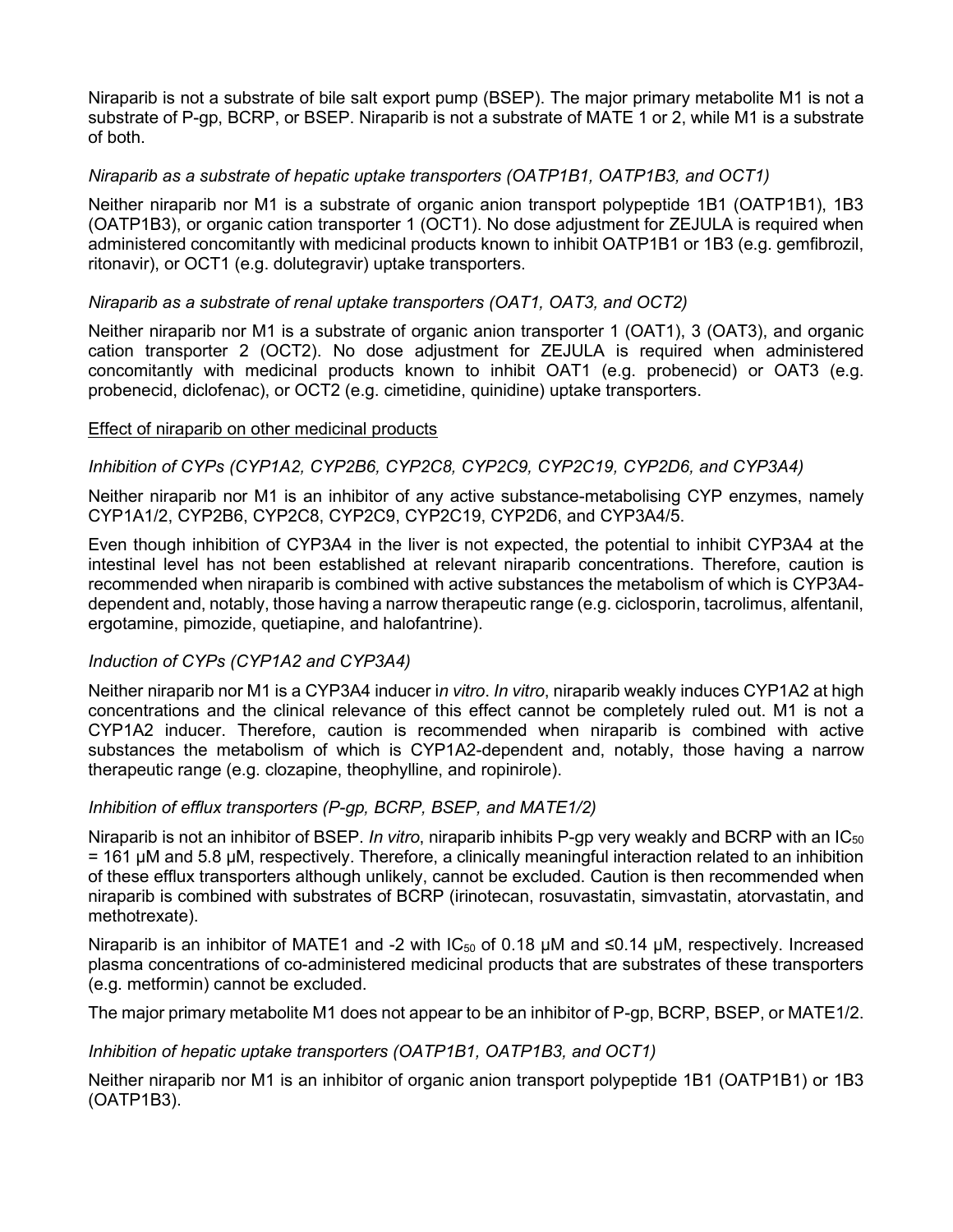*In vitro*, niraparib weakly inhibits the organic cation transporter 1 (OCT1) with an IC<sub>50</sub> = 34.4 μM. Caution is recommended when niraparib is combined with active substances that undergo an uptake transport by OCT1 such as metformin.

*Inhibition of renal uptake transporters (OAT1, OAT3, and OCT2)*

Neither niraparib nor M1 inhibits organic anion transporter 1 (OAT1), 3 (OAT3), and organic cation transporter 2 (OCT2).

All clinical studies have only been performed in adults.

## **4.6 FERTILITY, PREGNANCY AND LACTATION**

## **Effects on fertility**

There are no clinical data on fertility. While no direct fertility studies were conducted in animals, repeatdose toxicity studies in rats and dogs showed decreased spermatogenesis, small testes and germ cell depletion in the testes and epididymides at niraparib doses of 20 mg/kg/day and 6 mg/kg/day (0.74- and 0.05-times clinical exposure based on AUC, respectively). There was a trend towards reversibility of these findings 2-4 weeks after dosing was stopped.

## **Use in pregnancy (Category D)**

There are no or a limited amount of data from the use of ZEJULA in pregnant women. Animal reproductive and developmental toxicity studies have not been conducted. However, based on its mechanism of action, ZEJULA could cause embryonic or fetal harm, including embryo-lethal and teratogenic effects, when administered to a pregnant woman. ZEJULA should not be used during pregnancy.

Women of childbearing potential should not become pregnant while on treatment and should not be pregnant at the beginning of treatment. A pregnancy test should be performed on all women of childbearing potential prior to treatment. Women of childbearing potential must use highly effective contraception during therapy and for 6 months after receiving the last dose of ZEJULA.

## **Use in lactation**

It is unknown whether niraparib or its metabolites are excreted in human milk. Breast-feeding is contraindicated during administration of ZEJULA and for 1 month after receiving the last dose (see Section 4.3 CONTRAINDICATIONS).

## **4.7 EFFECTS ON ABILITY TO DRIVE AND USE MACHINES**

ZEJULA may influence the ability to drive or use machines. Patients who take ZEJULA may experience asthenia, fatigue, difficulty concentrating and dizziness. Patients who experience these symptoms should observe caution when driving or using machines.

## **4.8 ADVERSE EFFECTS (UNDESIRABLE EFFECTS)**

## **Tabulated list of adverse reactions**

The following adverse reactions have been identified based on pooled data generated from the PRIMA and NOVA clinical trials in patients receiving ZEJULA monotherapy and during post-marketing experience (see Table 4).

Frequencies of occurrence of undesirable effects are defined as: very common ≥1/10); common ≥ 1/100 to <1/10); uncommon (≥ 1/1,000 to < 1/100); rare (≥1/10,000 to < 1/1,000); very rare (< 1/10,000). Within each frequency grouping, undesirable effects are presented in order of decreasing seriousness.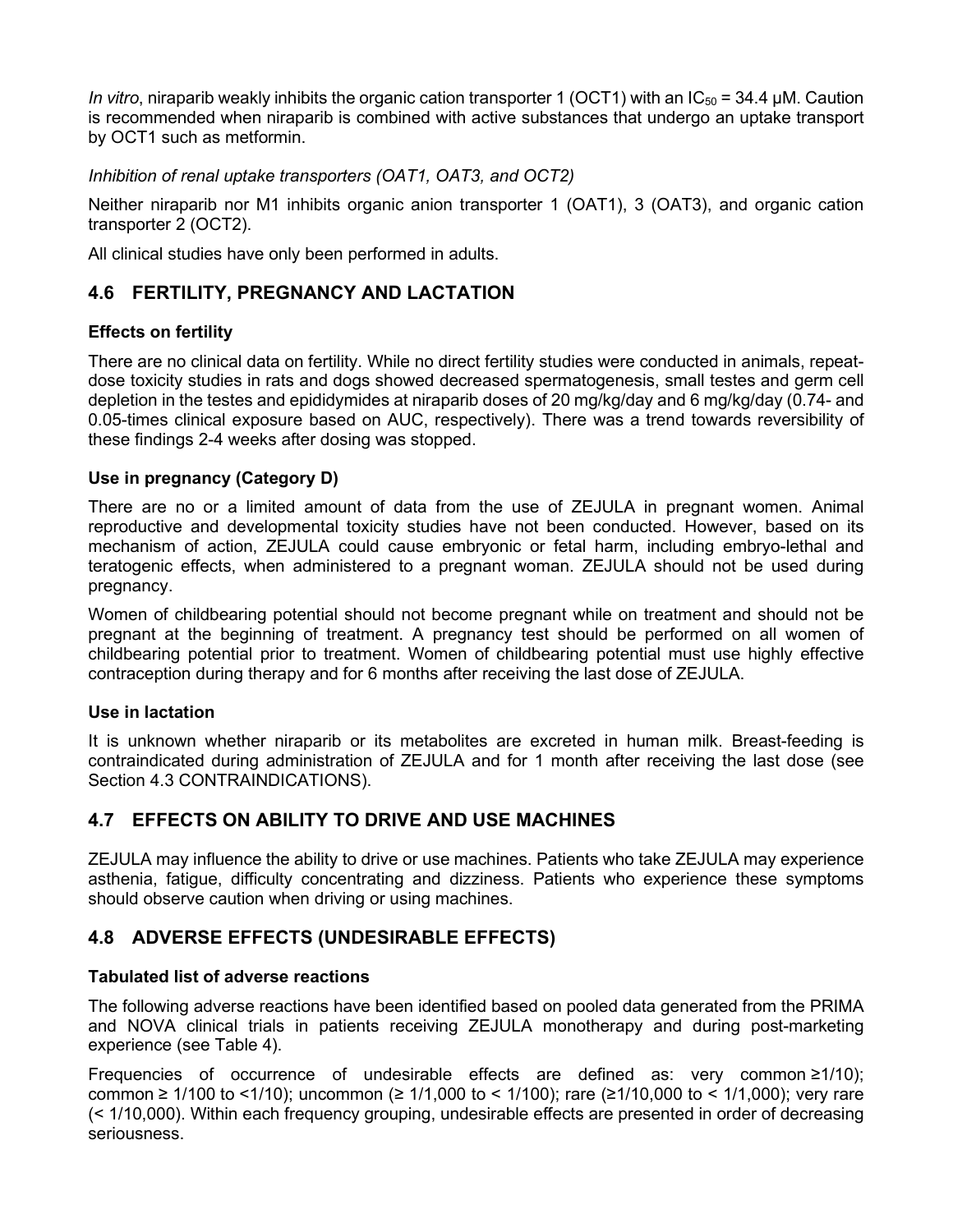| <b>System Organ Class</b>                                                      | Frequency of all CTCAE <sup>b</sup><br>grades                                                                                                                                             | <b>Frequency of CTCAE grade 3</b><br>or $4b$                                                                                                                                                     |
|--------------------------------------------------------------------------------|-------------------------------------------------------------------------------------------------------------------------------------------------------------------------------------------|--------------------------------------------------------------------------------------------------------------------------------------------------------------------------------------------------|
| Infections and infestations                                                    | Very common<br>Urinary tract infection<br><b>Common</b><br>Bronchitis, conjunctivitis                                                                                                     | <b>Uncommon</b><br>Urinary tract infection,<br>bronchitis                                                                                                                                        |
| Neoplasms benign, malignant<br>and unspecified (including<br>cysts and polyps) | <b>Common</b><br>Myelodysplastic syndrome/<br>acute myeloid leukaemia                                                                                                                     | Common<br>Myelodysplastic syndrome/<br>acute myeloid leukaemia                                                                                                                                   |
| Blood and lymphatic system<br>disorders                                        | Very common<br>Thrombocytopenia, anaemia,<br>neutropenia, leukopenia<br>Common<br>Neutropenic infection<br><b>Uncommon</b><br>Pancytopenia, febrile<br>neutropenia, neutropenic<br>sepsis | Very common<br>Thrombocytopenia, anaemia,<br>neutropenia<br><b>Common</b><br>Leukopenia<br><b>Uncommon</b><br>Neutropenic infection, febrile<br>neutropenia, neutropenic<br>sepsis, pancytopenia |
| Immune system disorders                                                        | Common<br>Hypersensitivity (including<br>anaphylaxis)                                                                                                                                     | <b>Uncommon</b><br>Hypersensitivity (including<br>anaphylaxis)                                                                                                                                   |
| Metabolism and nutrition<br>disorders                                          | Very common<br>Decreased appetite<br>Common<br>Hypokalemia                                                                                                                                | <b>Common</b><br>Hypokalemia<br><b>Uncommon</b><br>Decreased appetite                                                                                                                            |
| Psychiatric disorders                                                          | Very common<br>Insomnia<br>Common<br>Anxiety, depression, cognitive<br>impairment (memory<br>impairment, concentration<br>impairment)                                                     | <b>Uncommon</b><br>Insomnia, anxiety, depression,<br>confusional<br>state/disorientation,<br>hallucination                                                                                       |
|                                                                                | <b>Uncommon</b><br>Confusional<br>state/disorientation,<br>hallucination                                                                                                                  |                                                                                                                                                                                                  |

## **Table 4: Tabulated list of adverse reactionsa**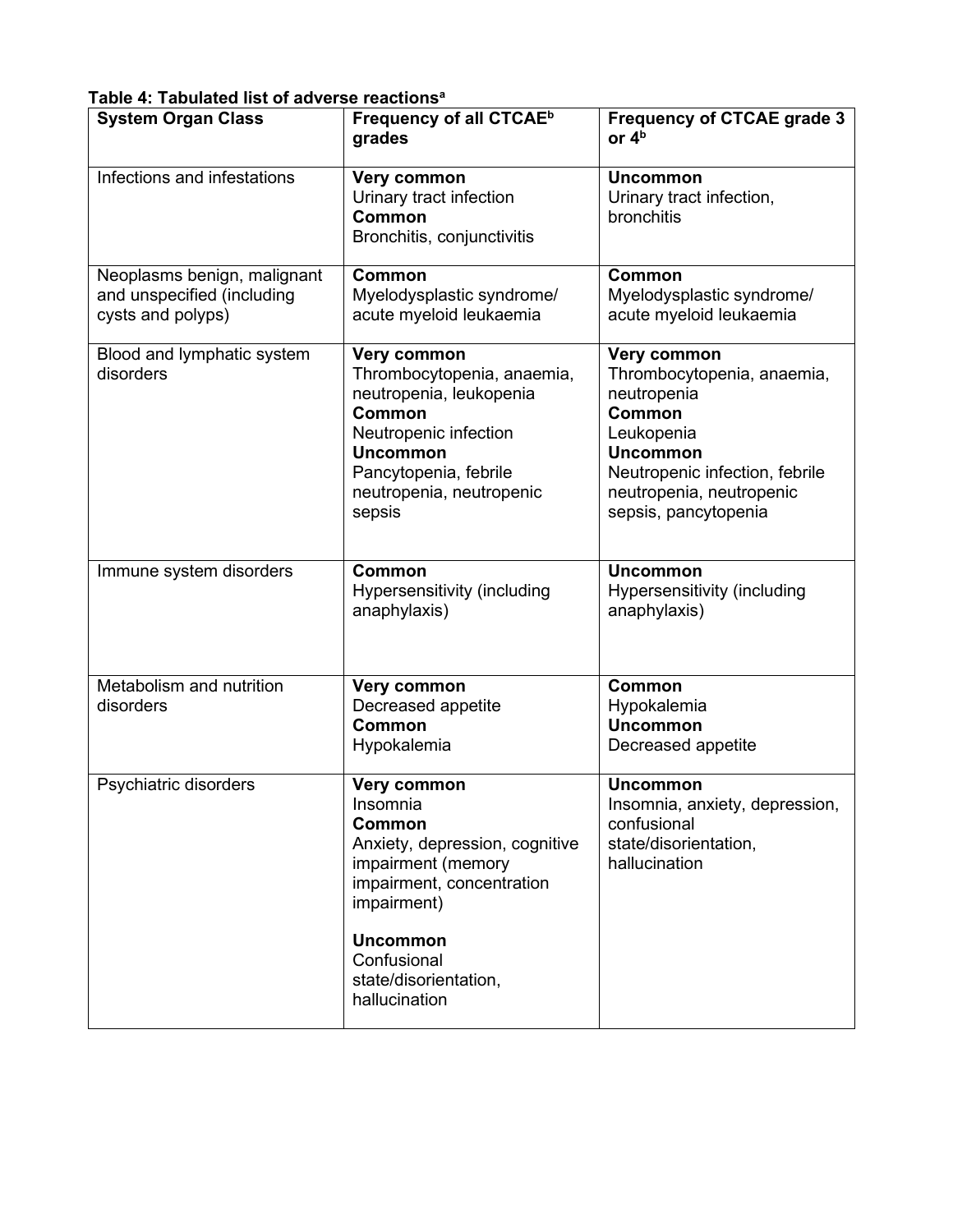| <b>System Organ Class</b>                          | Frequency of all CTCAE <sup>b</sup><br>grades                                                                                                     | <b>Frequency of CTCAE grade 3</b><br>or $4b$                                                                                     |
|----------------------------------------------------|---------------------------------------------------------------------------------------------------------------------------------------------------|----------------------------------------------------------------------------------------------------------------------------------|
| Nervous system disorders                           | Very common<br>Headache, dizziness<br><b>Common</b><br>Dysgeusia<br>Rare<br><b>Posterior Reversible</b><br><b>Encephalopathy Syndrome</b>         | <b>Uncommon</b><br>Headache<br>Rare<br><b>Posterior Reversible</b><br><b>Encephalopathy Syndrome</b><br>(PRES)**                 |
| Cardiac disorders                                  | (PRES)**<br>Very common<br>Palpitations<br><b>Common</b><br>Tachycardia                                                                           |                                                                                                                                  |
| Vascular disorders                                 | Very common<br>Hypertension<br>Rare<br>Hypertensive crisis                                                                                        | Common<br>Hypertension<br>Rare<br>Hypertensive crisis                                                                            |
| Respiratory, thoracic and<br>mediastinal disorders | Very common<br>Dyspnoea, cough,<br>nasopharyngitis<br><b>Common</b><br>Epistaxis<br><b>Uncommon</b><br>Non-infectious pneumonitis                 | <b>Uncommon</b><br>Dyspnoea, epistaxis, non-<br>infectious pneumonitis                                                           |
| Gastrointestinal disorders                         | Very common<br>Nausea, constipation, vomiting,<br>abdominal pain, diarrhoea,<br>dyspepsia<br><b>Common</b><br>Dry mouth, mucositis,<br>stomatitis | Common<br>Nausea, vomiting, abdominal<br>pain<br><b>Uncommon</b><br>Diarrhoea, constipation,<br>mucositis, stomatitis, dry mouth |
| Skin and subcutaneous tissue<br>disorders          | Common<br>Photosensitivity, rash                                                                                                                  | <b>Uncommon</b><br>Photosensitivity, rash                                                                                        |
| Musculoskeletal and<br>connective tissue disorders | Very common<br>Back pain, arthralgia<br><b>Common</b><br>Myalgia                                                                                  | <b>Uncommon</b><br>Back pain, arthralgia, myalgia                                                                                |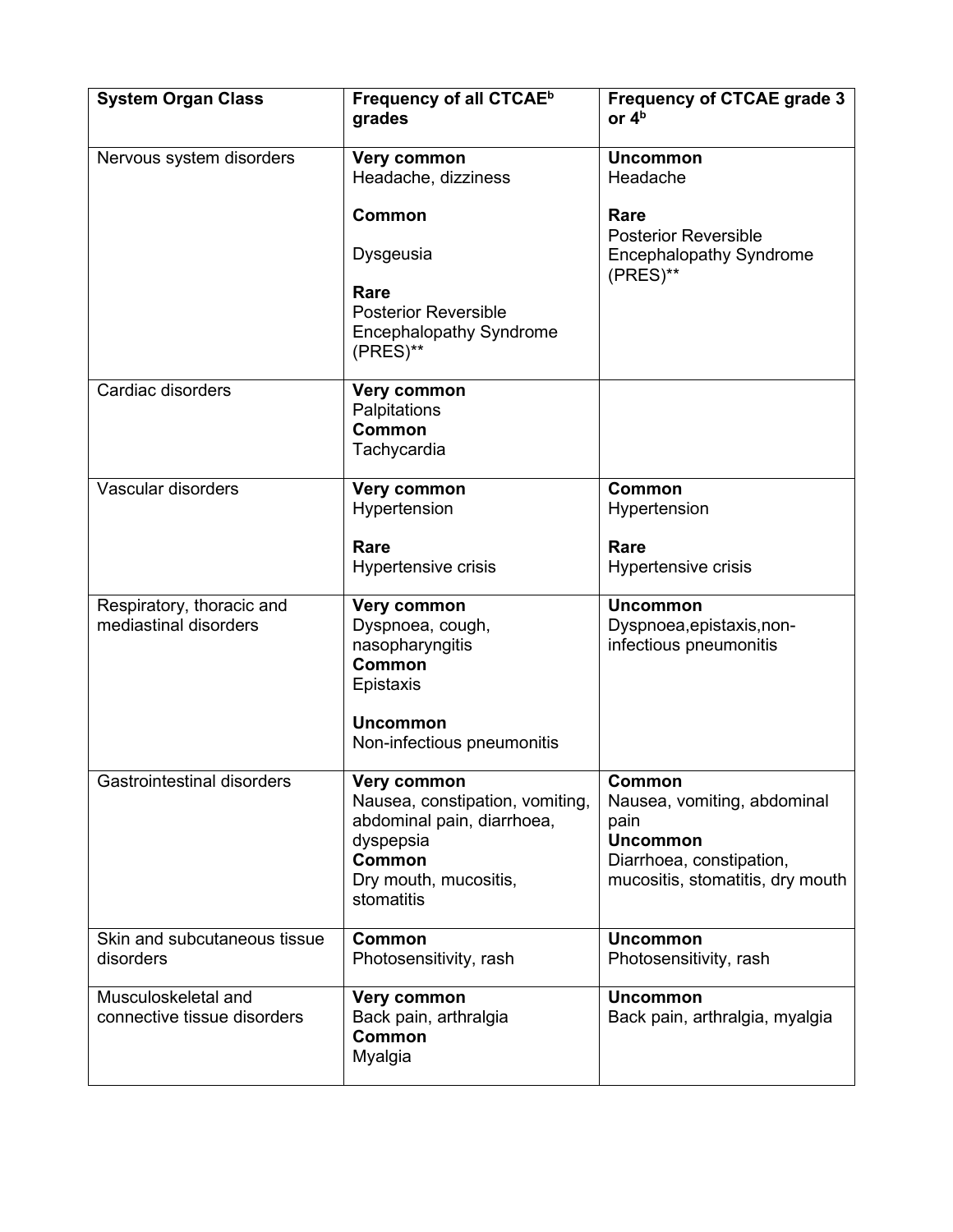| <b>System Organ Class</b>                               | Frequency of all CTCAE <sup>b</sup><br>grades                                                                                                                                   | <b>Frequency of CTCAE grade 3</b><br>or $4b$                                                                                                  |
|---------------------------------------------------------|---------------------------------------------------------------------------------------------------------------------------------------------------------------------------------|-----------------------------------------------------------------------------------------------------------------------------------------------|
| General disorders and<br>administration site conditions | Very common<br>Fatigue, asthenia<br>Common<br>Oedema peripheral                                                                                                                 | Common<br>Fatigue, asthenia                                                                                                                   |
| Investigations                                          | Common<br>Gamma-glutamyl transferase<br>increased, AST increased,<br>blood creatinine increased,<br>ALT increased, blood alkaline<br>phosphatase increased, weight<br>decreased | Common<br>Gamma-glutamyl transferase<br>increased, ALT increased<br><b>Uncommon</b><br>AST increased, blood alkaline<br>phosphatase increased |

a.Frequency based on niraparib clinical trial data not limited to pivotal NOVA or PRIMA monotherapy studies.

b.CTCAE=Common Terminology Criteria for Adverse Events version 4.02

## Patients Receiving ZEJULA with Dose Based on Baseline Weight or Platelet Count in PRIMA:

Results for commonly reported events for patients receiving a 300 mg fixed starting dose or a 200 – 300 mg individualised starting dose based on baseline weight or platelet count, are summarised in Table 5. Commonly reported Grade ≥3 events are summarised in Table 6.

The adverse reactions noted in the group of patients who were administered a 200-mg starting dose of niraparib based on baseline weight or platelet count were of similar or lesser frequency compared to the group administered 300 mg. See Section 4.4 SPECIAL WARNINGS AND PRECAUTIONS FOR USE for specific information regarding frequency of thrombocytopenia, anaemia and neutropenia. In general, the individualised starting dose decreased the incidence of myelosuppression events including anaemia (71% vs 50%) and thrombocytopenia (52% vs 34%) as compared to the fixed starting dose.

## **Table 5. Treatment Emergent Adverse Reactions Reported in ≥10% of Patients Receiving ZEJULA in PRIMA by Fixed or Individualised Starting Dose**

|                                   | <b>Fixed<sup>a</sup></b> |                |               | Individualised <sup>b</sup> |
|-----------------------------------|--------------------------|----------------|---------------|-----------------------------|
|                                   | <b>ZEJULA</b>            | <b>Placebo</b> | <b>ZEJULA</b> | <b>Placebo</b>              |
| <b>MedDRA Preferred Term</b>      | $(n = 315)$              | $(n = 158)$    | $(n = 169)$   | $(n = 86)$                  |
| (Grade 1-4) <sup>c</sup>          | %                        | %              | %             | $\%$                        |
| Blood and lymphatic system        |                          |                |               |                             |
| disorders                         |                          |                |               |                             |
| Thrombocytopenia                  | 52                       | 4              | 34            | 4                           |
| Anaemia                           | 71                       | 12             | 50            | 28                          |
| Neutropenia <sup>d</sup>          | 28                       | 6              | 24            |                             |
| Leukopenia <sup>e</sup>           | 12                       | 5              | 12            | 6                           |
| <b>Gastrointestinal disorders</b> |                          |                |               |                             |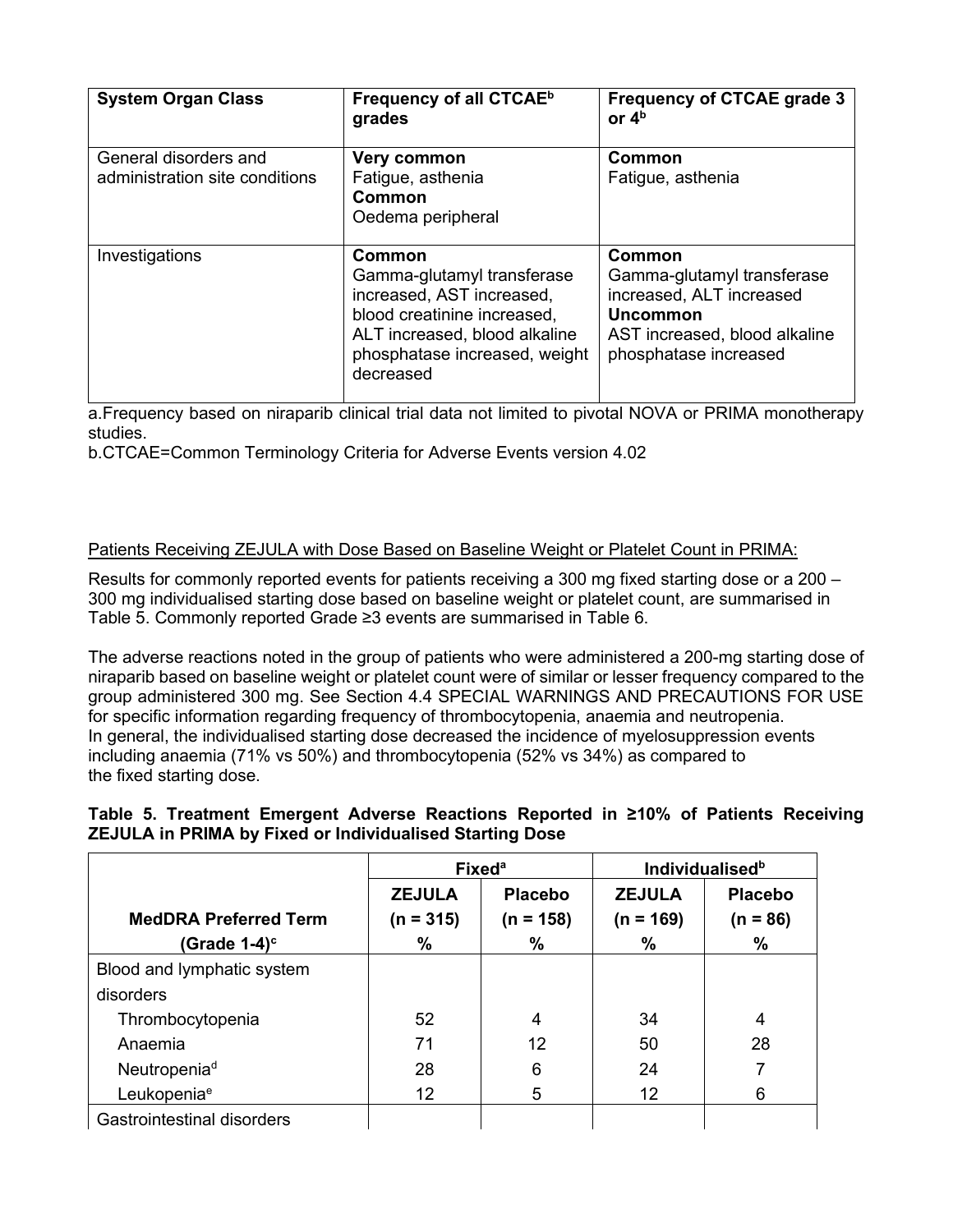| Nausea                             | 60 | 31             | 53             | 21  |
|------------------------------------|----|----------------|----------------|-----|
| Constipation                       | 43 | 21             | 31             | 15  |
| Vomiting                           | 25 | 13             | 17             | 9   |
| General disorders and              |    |                |                |     |
| administration site conditions     |    |                |                |     |
| Fatigue                            | 36 | 29             | 33             | 30  |
| Metabolism and nutrition disorders |    |                |                |     |
| Decreased appetite                 | 19 | 10             | 19             | 5   |
| Musculoskeletal and connective     |    |                |                |     |
| tissue disorders                   |    |                |                |     |
| Arthralgia                         | 18 | 18             | 17             | 21  |
| <b>Back Pain</b>                   | 15 | 10             | 10             | 11  |
| Nervous system disorders           |    |                |                |     |
| Headache                           | 28 | 13             | 22             | 17  |
| <b>Dizziness</b>                   | 17 | 11             | 11             | 11  |
| Psychiatric disorders              |    |                |                |     |
| Insomnia                           | 27 | 15             | 21             | 14  |
| Respiratory, thoracic, and         |    |                |                |     |
| mediastinal disorders              |    |                |                |     |
| Dyspnea                            | 19 | 13             | 16             | 11  |
| Cough                              | 15 | 14             | $\overline{0}$ | 0.4 |
| Vascular disorders                 |    |                |                |     |
| Hypertension                       | 18 | 6              | 16             | 9   |
| Investigations                     |    |                |                |     |
| <b>AST</b> increased               | 10 | $\overline{4}$ | $\overline{7}$ | 5   |
|                                    |    |                |                |     |

MedDRA= Medical Dictionary for Regulatory Activities; AST = aspartate aminotransferase

<sup>a</sup> Patients received a fixed starting dose of 300 mg prior to PRIMA protocol amendment.

- **b** Individualised starting dose: 200 mg in patients with body weight <77 kg or platelet count <150,000/µL or 300 mg in patients with body weight ≥77 kg and platelet count ≥150,000/µL.
- c All TEAEs in the table consist of grouped preferred terms except for nausea, vomiting, decreased appetite, headache, and insomnia, which are single preferred terms.

<sup>d</sup> Includes neutropenia, neutropenic infection, neutropenic sepsis, and febrile neutropenia.

<sup>e</sup> Includes leukopenia, lymphocyte count decreased, lymphopenia, and white blood cell count decreased.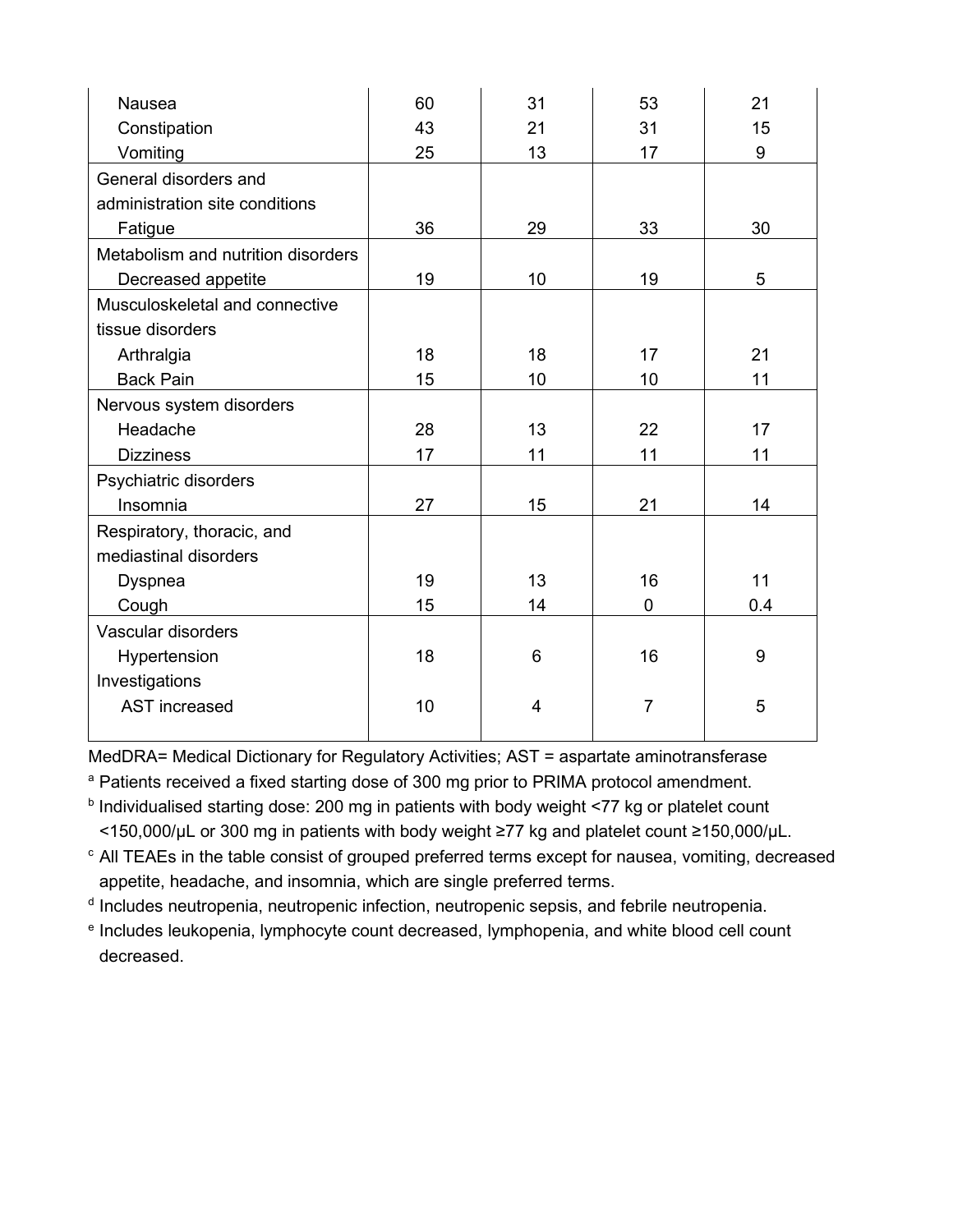|                              | Fixed <sup>a</sup> |                |               | <b>Individualised</b> <sup>b</sup> |
|------------------------------|--------------------|----------------|---------------|------------------------------------|
|                              | <b>ZEJULA</b>      | <b>Placebo</b> | <b>ZEJULA</b> | <b>Placebo</b>                     |
| <b>MedDRA Preferred Term</b> | $(n = 315)$        | $(n = 158)$    | $(n = 169)$   | $(n = 86)$                         |
| (Grade $3-4$ ) <sup>c</sup>  | %                  | ℅              | %             | %                                  |
| Blood and lymphatic system   |                    |                |               |                                    |
| disorders                    |                    |                |               |                                    |
| Thrombocytopenia             | 36                 | 0              | 15            |                                    |
| Anaemia                      | 36                 | 2              | 23            |                                    |
| Platelet count decreased     | 16                 | 0              |               | 0                                  |
| Neutropenia <sup>d</sup>     | 15                 |                | 10            |                                    |
| Neutrophil count decreased   | 9                  | 0              | 5             |                                    |
| Vascular disorders           |                    |                |               |                                    |
| Hypertension                 | 6                  |                | 5             | 2                                  |
|                              |                    |                |               |                                    |

**Table 6. Grade 3 or 4 Treatment Emergent Adverse Reactions Reported in ≥5% of Patients Receiving ZEJULA in PRIMA by Fixed or Individualised Starting Dose**

MedDRA= Medical Dictionary for Regulatory Activities; AST = aspartate aminotransferase

<sup>a</sup> Patients received a fixed starting dose of 300 mg prior to PRIMA protocol amendment.

**b** Individualised starting dose: 200 mg in patients with body weight <77 kg or platelet count <150,000/µL or 300 mg in patients with body weight ≥77 kg and platelet count ≥150,000/µL.

<sup>c</sup> All TEAEs in the table consist of grouped preferred terms except for nausea, vomiting, decreased appetite, headache, and insomnia, which are single preferred terms.

<sup>d</sup> Includes neutropenia, neutropenic infection, neutropenic sepsis, and febrile neutropenia.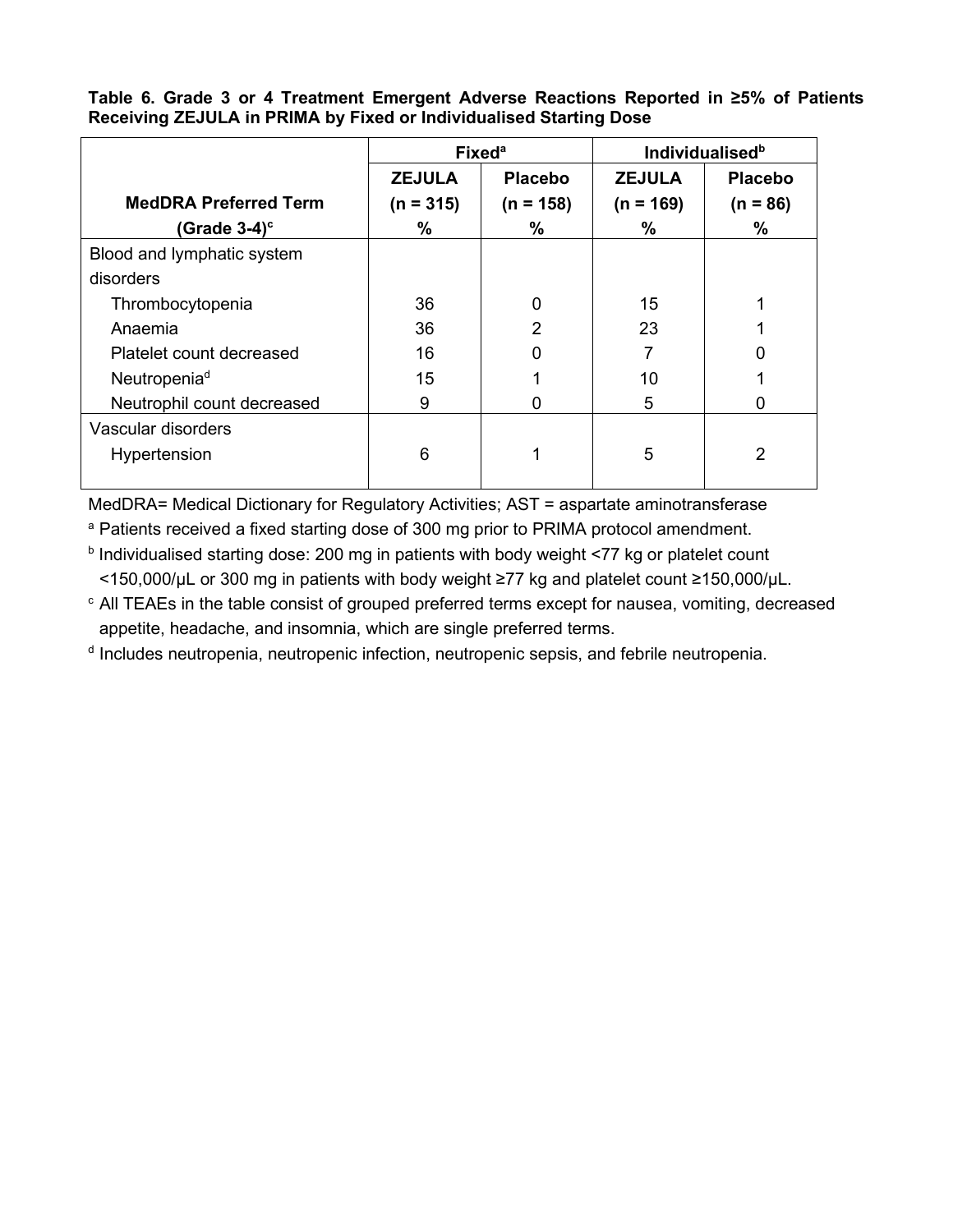## **Description of selected adverse reactions**

Haematological adverse reactions (thrombocytopenia, anaemia, neutropenia), including clinical diagnoses and/or laboratory findings generally occurred early during ZEJULA treatment with the incidence decreasing over time.

In the clinical programme, haematological adverse reactions were managed with laboratory monitoring and dose modifications (see Section 4.2 DOSE AND METHOD OF ADMINISTRATION).

#### Thrombocytopenia

In the PRIMA safety population (n = 484), 39% of ZEJULA-treated patients experienced Grade 3-4 thrombocytopenia compared to 0.4% of placebo-treated patients with a median time from first dose to first onset in the ZEJULA arm of 22 days (range: 15 to 335 days) and with a median duration of 6 days (range: 1 to 374 days). Discontinuation due to thrombocytopenia occurred in 4% of patients.

In NOVA, approximately 60% of patients receiving ZEJULA experienced thrombocytopenia of any grade, and 34% of patients experienced Grade 3/4 thrombocytopenia. In patients with baseline platelet count less than 180,000 cells/µL, thrombocytopenia of any grade and Grade 3/4 occurred in 76% and 45% of the patients, respectively. The median time to onset of thrombocytopenia regardless of grade, and Grade 3/4 thrombocytopenia was 22 and 23 days, respectively. The rate of new incidences of thrombocytopenia after intensive dose modifications were performed during the first two months of treatment from Cycle 4 was 1.2%. The median duration of thrombocytopenia events of any grade was 23 days, and the median duration of Grade 3/4 thrombocytopenia was 10 days. Patients treated with ZEJULA who develop thrombocytopenia might have an increased risk of haemorrhage. Discontinuation due to thrombocytopenia events (thrombocytopenia and platelet count decreased) occurred in approximately 3% of the patients.

In the NOVA study, 48 of 367 (13 %) patients experienced bleeding with concurrent thrombocytopenia; all bleeding events concurrent with thrombocytopenia were Grade 1 or 2 in severity except for one event of Grade 3 petechiae and haematoma observed concurrently with a serious adverse event of pancytopenia. Thrombocytopenia occurred more commonly in patients whose baseline platelet count was less than 180,000 cells/µL. Approximately 76 % of patients with lower baseline platelets (< 180,000 cells/µL) who received niraparib experienced thrombocytopenia of any grade, and 45 % of the patients experienced Grade 3/4 thrombocytopenia. Pancytopenia has been observed in < 1 % of patients receiving niraparib.

## Anaemia

In the PRIMA safety population (n = 484), 31% of niraparib-treated patients experienced Grade 3/4 anaemia compared to 2% of placebo-treated patients with a median time from first dose to first onset in the niraparib arm of 80 days (range: 15 to 533 days) and with a median duration of 7 days (range: 1 to 119 days). Discontinuation due to anaemia occurred in 2% of patients.

In NOVA, approximately 50% of patients experienced anaemia of any grade, and 25% experienced Grade 3/4 anaemia. The median time to onset of anaemia of any grade was 42 days, and 85 days for Grade 3/4 events. The median duration of anaemia of any grade was 63 days, and 8 days for Grade 3/4 events. Anaemia of any grade might persist during ZEJULA treatment. In the clinical programme, anaemia was managed with laboratory monitoring, dose modification (see Section 4.2 DOSE AND METHOD OF ADMINISTRATION), and, where appropriate, with red blood cell transfusions. Discontinuation due to anaemia occurred in 1% of patients.

#### Neutropenia

In the PRIMA safety population ( $n = 484$ ), 21% of niraparib-treated patients experienced Grade 3-4 neutropenia compared to 1% of placebo-treated patients with a median time from first dose to first onset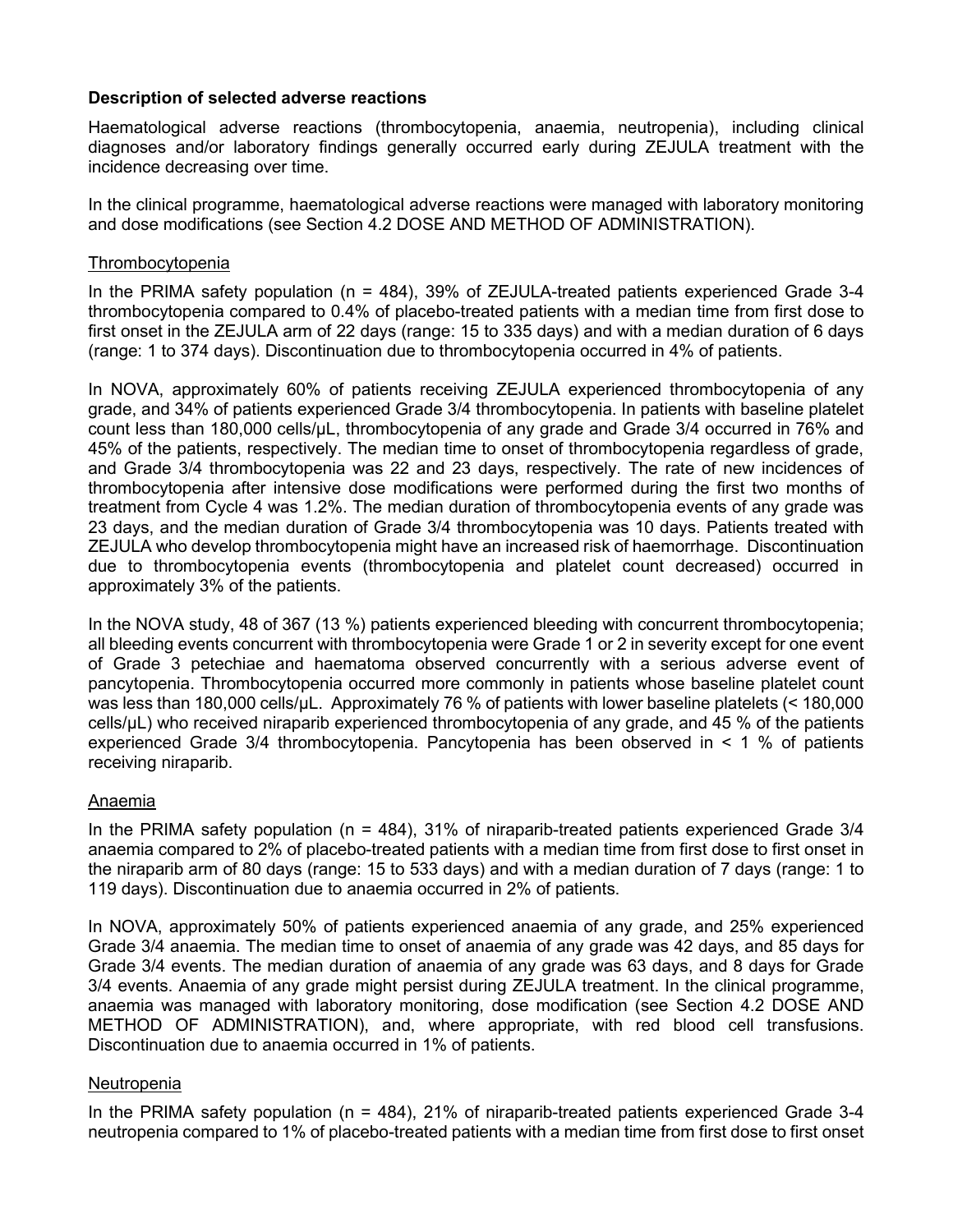in the ZEJULA arm of 29 days (range: 15 to 421 days) and with a median duration of 8 days (range: 1 to 42 days). Discontinuation due to neutropenia occurred in 2% of patients.

In NOVA, approximately 30% of patients receiving ZEJULA experienced neutropenia of any grade, and 20% of patients experienced Grade 3/4 neutropenia. The median time to onset of neutropenia of any grade was 27 days, and 29 days for Grade 3/4 events. The median duration of neutropenia of any grade was 26 days, and 13 days for Grade 3/4 events. In the clinical programme, neutropenia was managed with laboratory monitoring and dose modifications (see Section 4.2 DOSE AND METHOD OF ADMINISTRATION). In addition, Granulocyte-Colony Stimulating Factor (G-CSF) was administered to approximately 6% of patients treated with ZEJULA as concomitant therapy for neutropenia. Discontinuation due to neutropenia events occurred in 2% of patients.

Myelodysplastic syndrome/Acute myeloid leukaemia

In clinical studies, MDS/AML occurred in 1% patients treated with niraparib, with 41% of cases having a fatal outcome. The incidence was higher in patients with relapsed ovarian cancer who had received 2 or more lines of prior platinum chemotherapy and with gBRCAmut following 5.6 years survival followup. All patients had potential contributing factors for the development of MDS/AML, having received previous chemotherapy with platinum agents. Many had also received other DNA damaging agents and radiotherapy. The majority of reports were in gBRCAmut carriers. Some of the patients had a history of previous cancer or of bone marrow suppression.

In the PRIMA study, the incidence of MDS/AML was 0.8% in patients receiving niraparib and 0.4% in patients received placebo.

In the NOVA study in patients with relapsed ovarian cancer who had received at least two prior lines of platinum chemotherapy, the overall incidence of MDS/AML was 3.5% in patients receiving niraparib and 1.7% in patients receiving placebo at a follow-up of 5.6 years. In gBRCAmut and non-gBRCAmut cohorts, the incidence of MDS/AML was 6.6% and 1.7% in patients receiving niraparib and 3.1% and 0.9% in patients receiving placebo, respectively.

#### Hypertension

In the PRIMA safety population (n = 484), Grade 3-4 hypertension occurred in 6% of ZEJULA-treated patients compared to 1% of placebo-treated patients with a median time from first dose to first onset in the ZEJULA arm of 50 days (range: 1 to 589 days) and with a median duration of 12 days (range: 1 to 61 days). Discontinuation due to hypertension occurred in 0% of patients.

Hypertension, including hypertensive crisis, has been reported with ZEJULA therapy In NOVA, hypertension of any grade occurred in 19.3% of patients treated with ZEJULA. Grade 3/4 hypertension occurred in 8.2% of patients. Discontinuation due to hypertension occurred in < 1% of patients.

#### **Reporting suspected adverse effects**

Reporting suspected adverse reactions after registration of the medicinal product is important. It allows continued monitoring of the benefit-risk balance of the medicinal product. Healthcare professionals are asked to report any suspected adverse reactions at www.tga.gov.au/reporting-problems.

## **4.9 OVERDOSE**

There is no specific treatment in the event of ZEJULA overdose, and symptoms of overdose are not established. In the event of an overdose, physicians should provide general supportive measures and should treat symptomatically.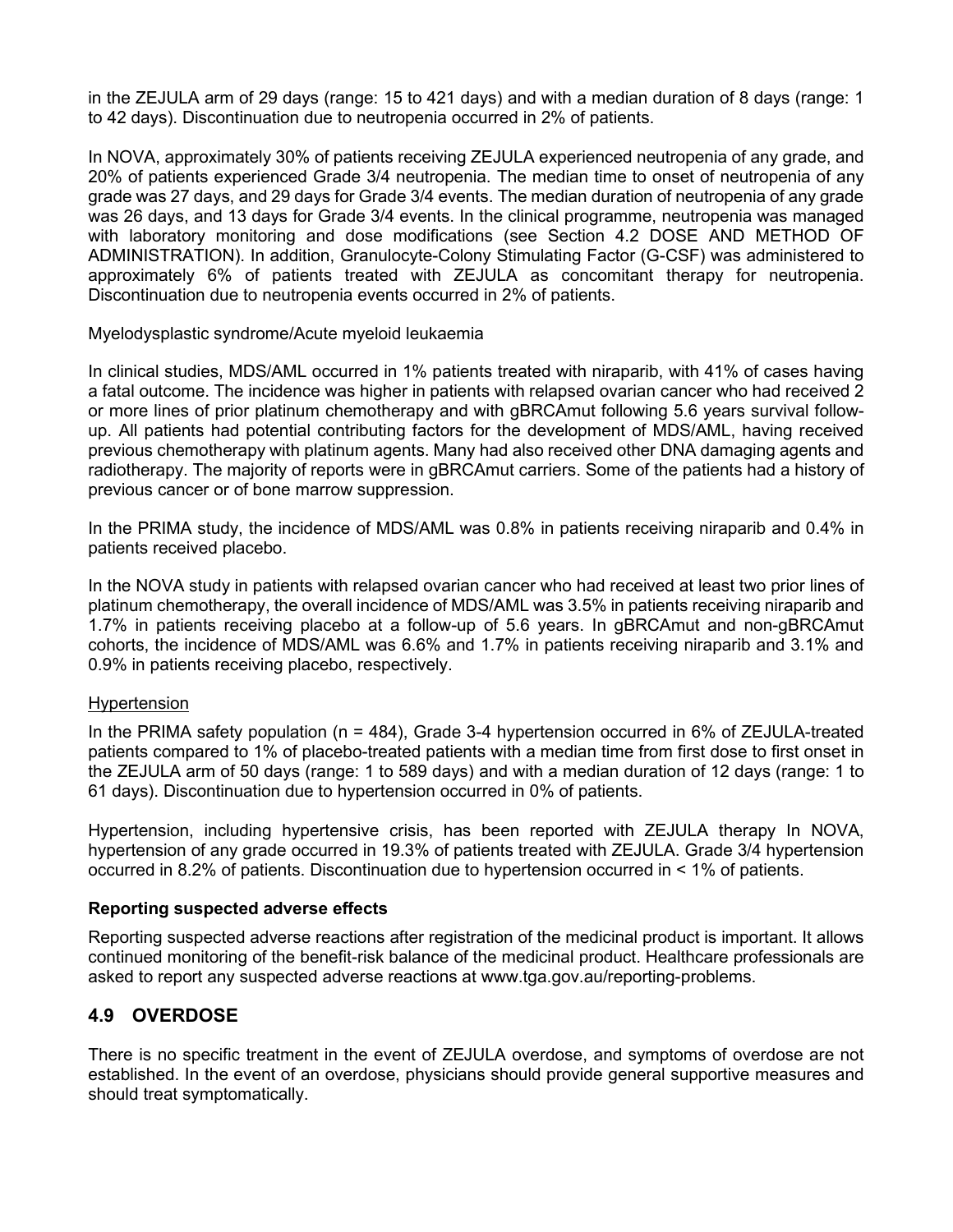For information on the management of overdose, contact the Poison Information Centre on 131126 (Australia).

## **5 PHARMACOLOGICAL PROPERTIES**

## **5.1 PHARMACODYNAMIC PROPERTIES**

#### **Mechanism of action**

Niraparib is an inhibitor of poly (ADP-ribose) polymerase (PARP) enzymes, PARP-1 and PARP-2, which play a role in DNA repair. In vitro studies have shown that niraparib-induced cytotoxicity may involve inhibition of PARP enzymatic activity and increased formation of PARP-DNA complexes resulting in DNA damage, apoptosis and cell death. Increased niraparib-induced cytotoxicity was observed in tumour cell lines with or without deficiencies in the BReast CAncer (BRCA) 1 and 2 tumour suppressor genes. In orthotopic high-grade serous ovarian cancer patient derived xenograft tumours (PDX) grown in mice, niraparib has been shown to reduce tumour growth in BRCA 1 and 2 mutant, BRCA wild-type but homologous recombination (HR) deficient, and in tumours that are BRCA wild-type and without detectable HR deficiency.

#### **Clinical trials**

#### **First-line ovarian cancer maintenance treatment**

PRIMA was a double-blind, placebo-controlled trial in which patients (n=733) in complete or partial response to first-line platinum-based chemotherapy were randomised 2:1 to ZEJULA or matched placebo.

Patients were randomised post-completion of first-line platinum-based chemotherapy plus/minus surgery. Bevacizumab was allowed with chemotherapy. Patients who had neoadjuvant chemotherapy followed by interval debulking surgery could have visible residual or no residual disease. Randomisation was stratified by best response during the front-line platinum regimen (complete response vs partial response), neoadjuvant chemotherapy (NACT) (Yes vs No), and homologous recombination deficiency (HR) status [positive vs negative or not determined]. Testing for HRD was performed using the HRD test on tumour tissue obtained at the time of initial diagnosis.

PRIMA was initiated with a starting dose of 300 mg once daily in continuous 28-day cycles (henceforth referred to as a fixed starting dose or FSD). Based on retrospective analyses of the NOVA trial, the starting dose in PRIMA was changed with Amendment 2 of the Protocol. From that point forward, patients with a baseline body weight ≥77 kg and baseline platelet count ≥150,000/µL were administered niraparib 300 mg (3×100 mg capsules) or placebo (3 capsules) daily and patients with a baseline body weight <77 kg or baseline platelet count <150,000/μL were administered ZEJULA 200 mg (2×100 mg capsules) or placebo (2 capsules) daily (henceforth referred to as an individualised starting dose or ISD).

Patients began treatment on Cycle 1/Day 1 (C1/D1) with ZEJULA 200 or 300 mg or matched placebo administered once daily in continuous 28-day cycles. In the PRIMA study, 52 % of patients had a dose interruption in Cycle 1, 9% of patients in Cycle 1 and 47% of patients in Cycle 2 had a dose reduction.

Overall, the median dose intensity in subjects who received ZEJULA was 181.3 mg/day and the median relative dose intensity was 63% in subjects who received ZEJULA. In patients who received the individualised starting dose, the median dose intensity was 178.6 mg/day and the median relative dose intensity was 66%. In patients who received the fixed starting dose, the median dose intensity was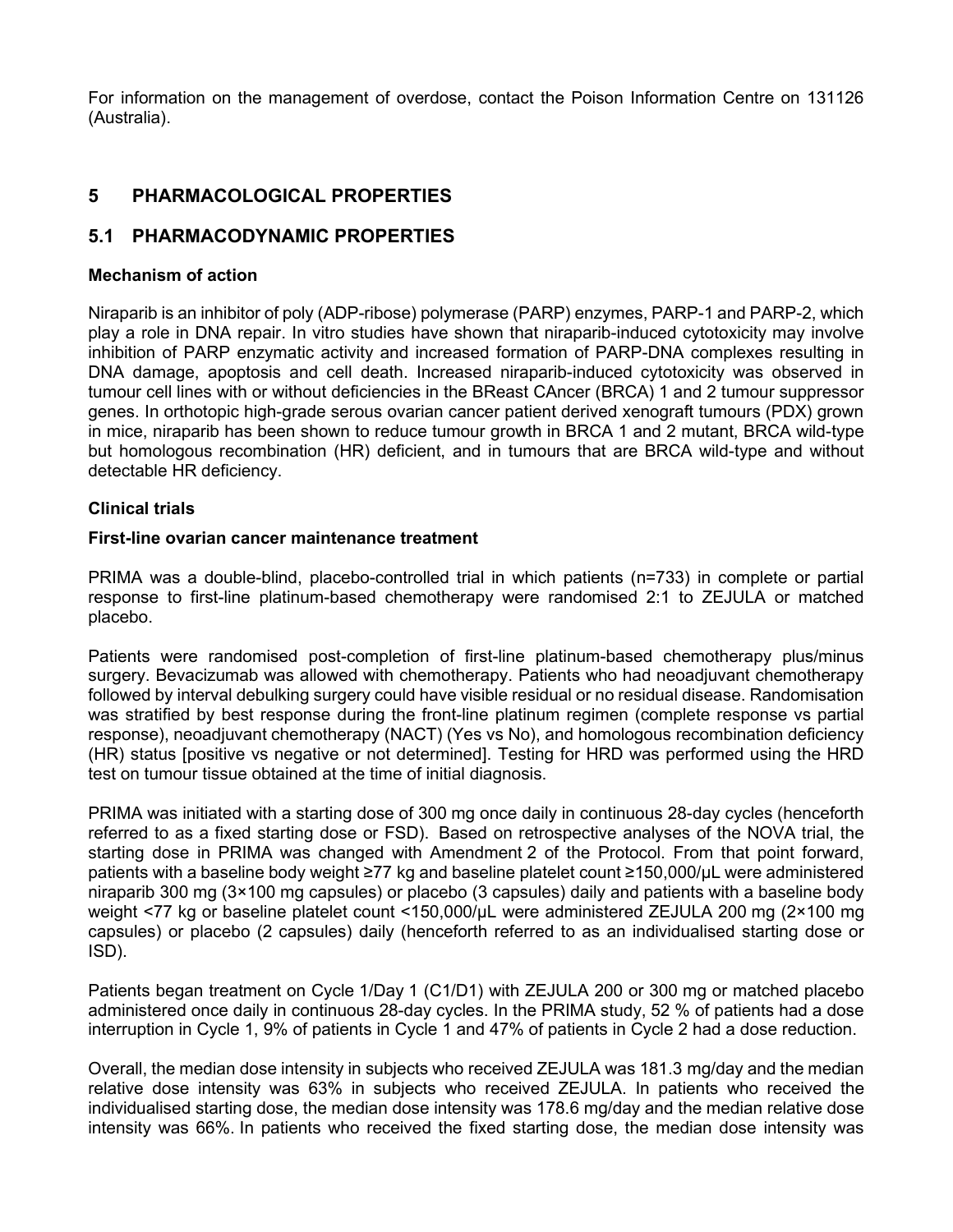181.8 mg/day and the median relative dose intensity was 61%.

The major efficacy outcome measure, progression-free survival (PFS), was determined by blinded independent central review (BICR) per RECIST, version 1.1. Overall survival (OS) was a key secondary objective. PFS testing was performed hierarchically: first in the HR deficient population, then in the overall population.

The median age was 62 and ranged from 32 to 85 years among patients randomised to ZEJULA and 33 to 88 years among patients randomised to placebo. Eighty-nine percent of all patients were white. Sixty-nine percent of patients randomised with niraparib and 71% of patients randomised with placebo had an ECOG of 0 at study baseline. In the overall population, 65% of patients had stage III disease, 35% had stage IV disease and the proportions of patients by primary tumour were as follows: ovarian (80.4%), primary peritoneal (6.4%) and fallopian (13.2%). Sixty-seven percent of the patients received NACT. Sixty-nine percent of the patients had a complete response to the first-line platinum-based chemotherapy.

In the PRIMA study bevacizumab was received by 6 (1.2%) patients in niraparib arm and 1 (0.4) in placebo group. Subjects who had received bevacizumab with their first-line platinum-based therapy but were unable to receive bevacizumab as maintenance therapy due to AEs or for any other reason, were deemed eligible to enter the PRIMA study.

PRIMA demonstrated a statistically significant improvement in PFS for patients randomised to ZEJULA as compared with placebo in the HR deficient and overall population (Table 7 and Figures 1 and 2).

|                                                              | HR deficient population    |                      | Overall population     |                      |
|--------------------------------------------------------------|----------------------------|----------------------|------------------------|----------------------|
|                                                              | <b>ZEJULA</b><br>$(N=247)$ | placebo<br>$(N=126)$ | niraparib<br>$(N=487)$ | placebo<br>$(N=246)$ |
| <b>PFS</b><br>median<br>(months;<br>95%<br>$Cl$ <sup>b</sup> | 21.9 (19.3, NE)            | 10.4(8.1, 12.1)      | 13.8 (11.5, 14.9)      | 8.2(7.3, 8.5)        |
| p-value <sup>b</sup>                                         |                            | < 0.0001             | < 0.0001               |                      |
| Hazard<br>ratio $(HR)^c$<br>(95% CI)                         | 0.43(0.31, 0.59)           |                      |                        | 0.62(0.50, 0.76)     |

## **Table 7: Efficacy results – PRIMA (determined by BICRa )**

a efficacy analysis was based on blinded independent central review (BICR).

**b** based on a stratified log-rank test

c based on a stratified Cox proportional hazards model

NE=Not Evaluable

In patients who were administered 200 or 300 mg dose of ZEJULA based on baseline weight or platelet count, comparable efficacy was observed with a hazard ratio of 0.39 (95% CI [0.22, 0.72]) in the HR deficient population, and with a hazard ratio of 0.69 (95% CI [0.48, 0.98]) in the overall population. Efficacy in this individualised dosing regimen was also maintained in the HRp population with hazard ratio of 0.70 (95% CI [0.40 to 1.23]).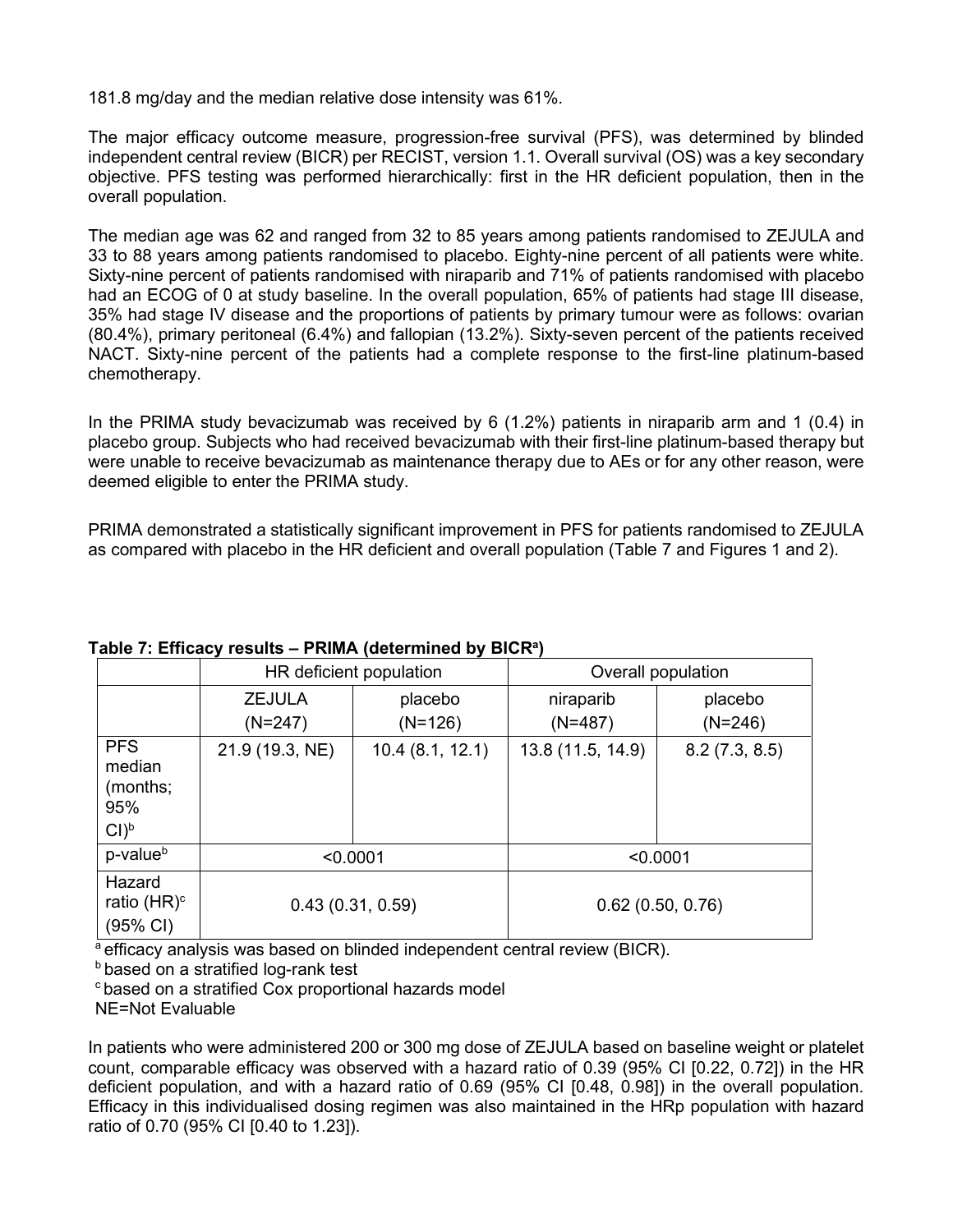

**Figure 1: Progression-free survival in patients with HR deficient tumours (ITT population, N=373)**





Within the HR deficient population, a hazard ratio of 0.40 (95% CI [0.27, 0.62]) was observed in the subgroup of patients with *BRCA*mut ovarian cancer (N = 223). In the subgroup of patients without a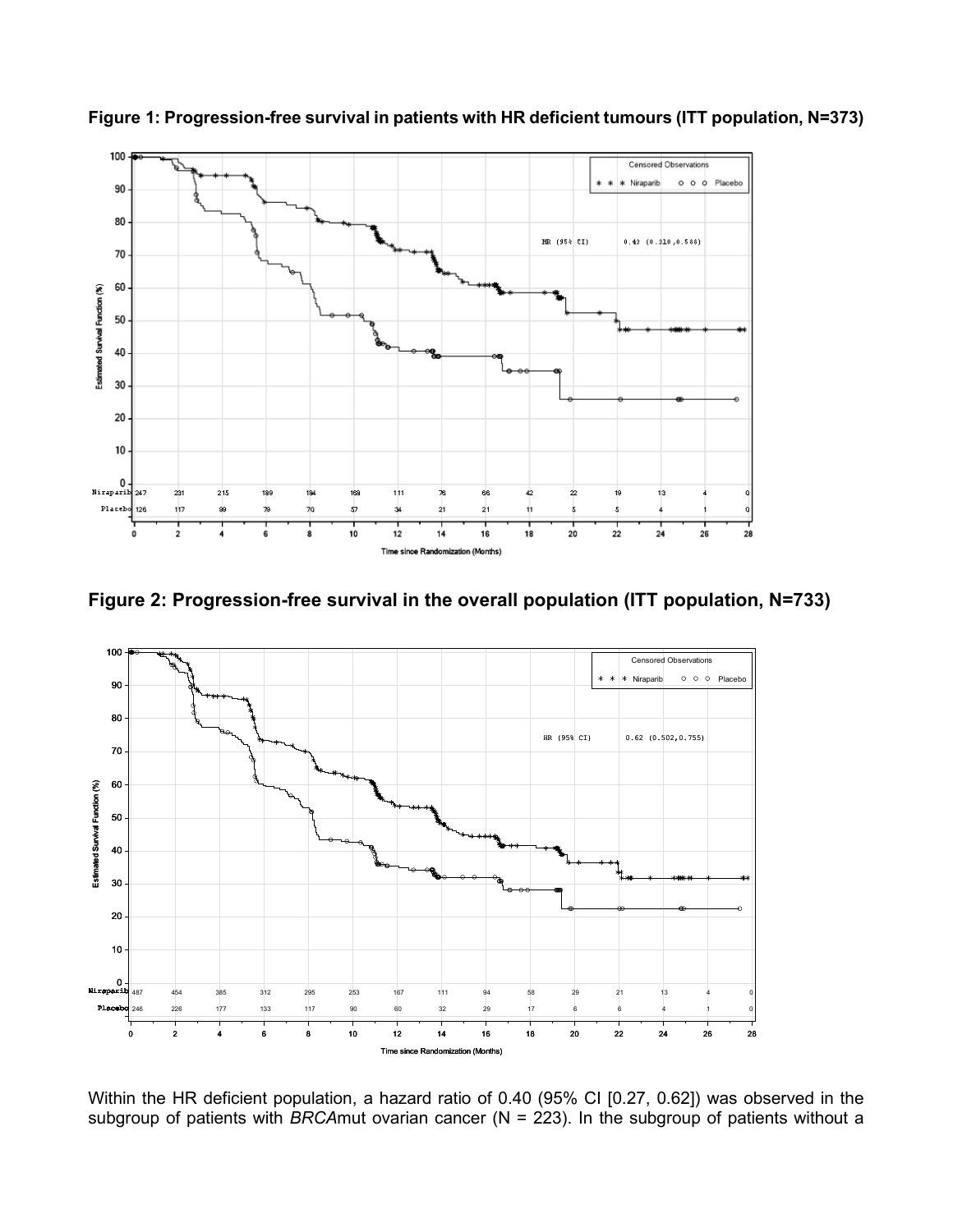*BRCA* mutation (N = 150), a hazard ratio of 0.50 (95% CI [0.31, 0.83]) was observed. In the HR proficient (HRD negative) population (N= 249), a hazard ratio of 0.68 (95% CI [0.49, 0.94]) was observed.

At the time of the PFS analysis, overall survival data were immature.

No statistically significant differences were observed between ZEJULA and placebo in patient reported symptoms or HRQoL as measured by improvement and worsening rates in FOSI, EQ-5D-5L, and EORTC-QLQ.

### **Recurrent ovarian cancer maintenance treatment**

The safety and efficacy of ZEJULA as maintenance therapy was studied in a Phase 3 randomised, double-blind, placebo-controlled international trial (NOVA) in patients with relapsed predominantly high grade serous epithelial ovarian, fallopian tube, or primary peritoneal cancer who were platinum sensitive, defined by complete response (CR) or partial response (PR) for more than six months to their penultimate (next to last) platinum-based therapy. To be eligible for ZEJULA treatment, the patient was required to be in response (CR or PR) following completion of last platinum-based chemotherapy. The CA-125 levels were required to be normal (or a > 90% decrease in CA-125 from baseline) following their last platinum treatment and be stable for at least 7 days. Patients should not have received prior PARP inhibitor therapy, including ZEJULA. Eligible patients were assigned to one of two cohorts based on the results of a germline *BRCA* mutation test. Within each cohort, patients were randomised using a 2:1 allocation of ZEJULA and placebo. Patients were assigned to the g*BRCA*mut cohort based on blood samples for g*BRCA* analysis that were taken prior to randomisation. Testing for g*BRCA* mutation and HRD was performed using the HRD test on tumour tissue obtained at the time of initial diagnosis or at the time of recurrence.

Randomisation within each cohort was stratified by time to progression after the penultimate platinum therapy before study enrolment (6 to  $\leq$  12 months and  $\geq$  12 months); use or not of bevacizumab in conjunction with the penultimate or last platinum regimen; and best response during the most recent platinum regimen (complete response and partial response).

Patients began treatment on Cycle 1/Day 1 (C1/D1) with ZEJULA 300 mg or matched placebo administered QD in continuous 28-day cycles. Clinic visits occurred each cycle (4 weeks  $\pm$  3 days).

In the NOVA study, 48% of patients had a dose interruption in Cycle 1. Approximately 47% of patients restarted at a reduced dose in Cycle 2.

The most commonly used dose in ZEJULA-treated patients in the NOVA study was 200 mg.

Progression-free survival was determined per RECIST (Response Evaluation Criteria in Solid Tumors, version 1.1) or clinical signs and symptoms and increased CA-125. PFS was measured from the time of randomisation (which occurred up to 8 weeks after completion of the chemotherapy regimen) to disease progression or death.

The primary efficacy analysis for PFS was determined by blinded central independent assessment and was prospectively defined and assessed for the g*BRCA*mut cohort and the non-g*BRCA*mut cohort separately.

Demographics, baseline disease characteristics, and prior treatment history were generally well balanced between the ZEJULA and placebo arms in the g*BRCA*mut (n = 203) and the non-g*BRCA*mut cohorts (n = 350). Median ages ranged from 57 to 63 years across treatments and cohorts. The primary tumour site in most patients (> 80%) within each cohort was the ovary; most patients (> 84%) had tumours with serous histology. A high proportion of patients in both treatment arms in both cohorts had received 3 or more prior lines of chemotherapy, including 49% and 34% of ZEJULA patients in the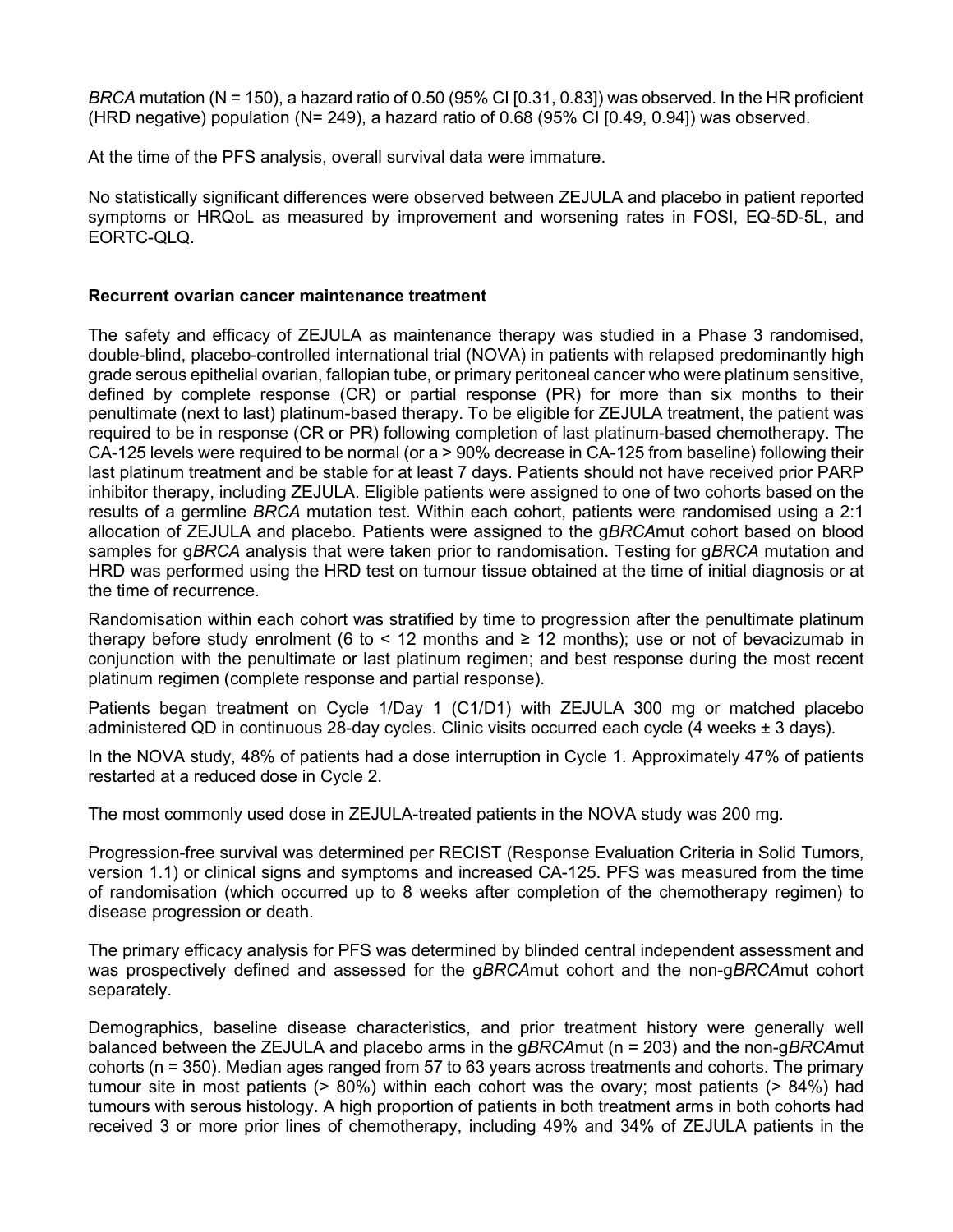g*BRCA*mut and non-g*BRCA*mut cohorts, respectively. Most patients were age 18 to 64 years (78%), Caucasian (86%) and had an ECOG performance status of 0 (68%).

In the g*BRCA*mut cohort, the median number of treatment cycles was higher in the ZEJULA arm than the placebo arm (14 and 7 cycles, respectively). More patients in the ZEJULA group continued treatment for more than 12 months than patients in the placebo group (54.4% and 16.9% respectively).

In the overall non-g*BRCA*mut cohort, the median number of treatment cycles was higher in the ZEJULA arm than in the placebo arm (8 and 5 cycles, respectively). More patients in the ZEJULA group continued treatment for more than 12 months than patients in the placebo group (34.2% and 21.1%, respectively).

The study met its primary objective of statistically significantly improved PFS for ZEJULA maintenance monotherapy compared with placebo in the g*BRCA*mut cohort (HR 0.27; 95% CI\* 0.173, 0.410; p < 0.0001) as well as in the overall non-g*BRCA*mut cohort (HR 0.45; 95% CI\* 0.338, 0.607; p < 0.0001). Table 8 shows the results for the PFS primary endpoint for the primary efficacy populations (g*BRCA*mut cohort and the overall non-g*BRCA*mut cohort).

|                                   | gBRCAmut cohort              |                       | Non-gBRCAmut cohort          |                        |  |
|-----------------------------------|------------------------------|-----------------------|------------------------------|------------------------|--|
|                                   | <b>ZEJULA</b><br>$(N = 138)$ | placebo<br>$(N = 65)$ | <b>ZEJULA</b><br>$(N = 234)$ | placebo<br>$(N = 116)$ |  |
| <b>PFS</b><br><b>in</b><br>median | 21.0                         | 5.5                   | 9.3                          | 3.9                    |  |
| months $(95\% \text{ Cl}^*)$      | (12.9, NR)                   | (3.8, 7.2)            | (7.2, 11.2)                  | (3.7, 5.5)             |  |
| p-value                           | < 0.0001                     |                       | < 0.0001                     |                        |  |
| Hazard ratio (HR)                 | 0.27                         |                       | 0.45                         |                        |  |
| (Nir:plac) $(95\% \text{ Cl}^*)$  | (0.173, 0.410)               |                       | (0.338, 0.607)               |                        |  |

#### **Table 8: Summary of primary objective outcomes in the NOVA study**

\* CI = confidence interval.

Prior to unblinding of the study, tumours of patients were tested for the presence of HRD using an experimental HRD test, which evaluates three indirect measures of tumour genome instability: loss of heterozygosity, telomeric allelic imbalance (TAI), and large-scale state transitions. In the HRDpos group, the hazard ratio was  $0.38$  (95% CI, 0.243, 0.586;  $p < 0.0001$ ). In the HRDneg group, the hazard ratio was 0.58 (95% CI, 0.361, 0.922;  $p = 0.0226$ ). The experimental test was not able to discriminate which patients would or would not benefit from ZEJULA maintenance therapy.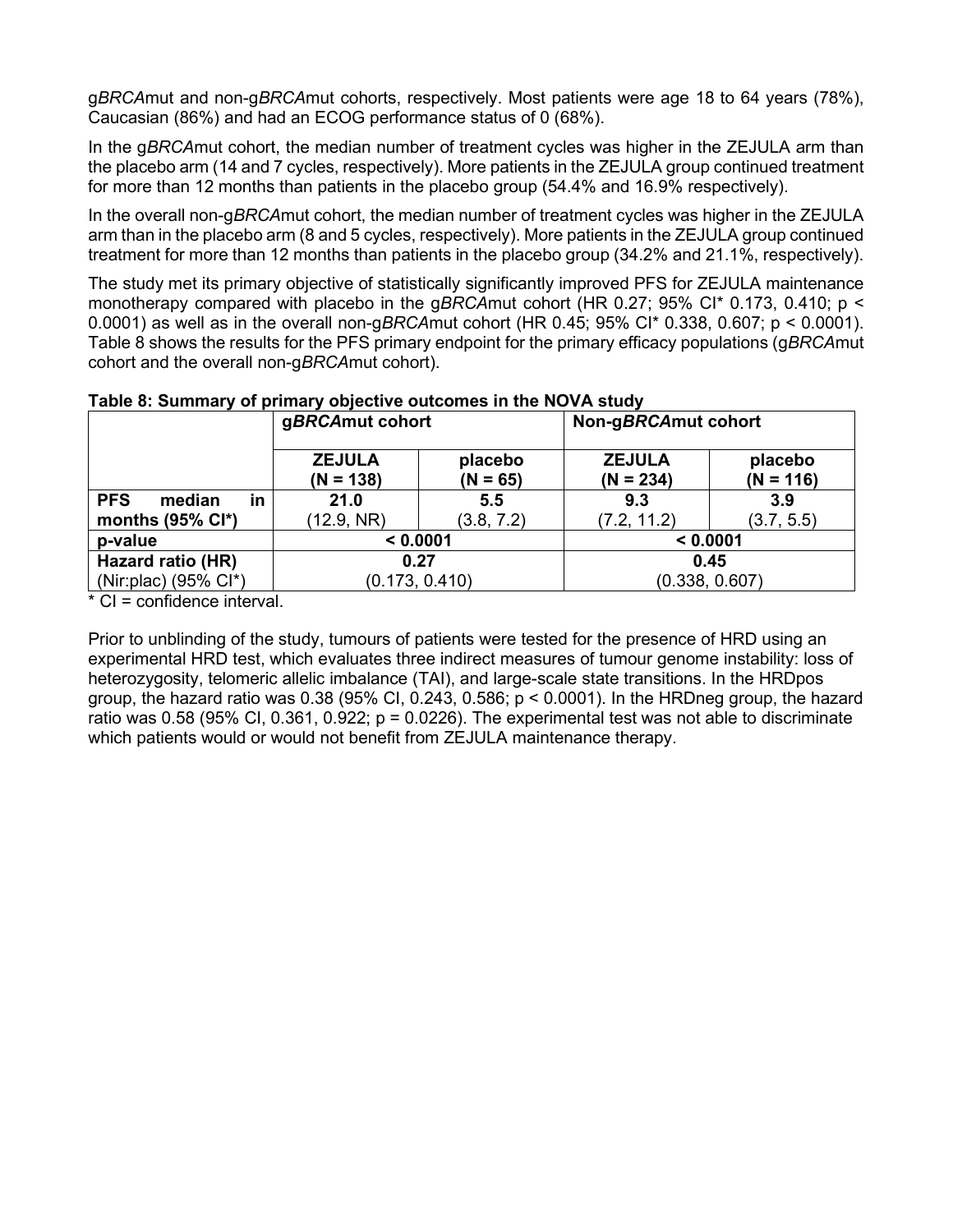

**Figure 3: Kaplan-Meier plot for progression-free survival in the g***BRCA***mut cohort based on IRC assessment (ITT population, N = 203)**

**Figure 4: Kaplan-Meier plot for progression-free survival in the non-g***BRCA***mut cohort overall based on IRC assessment (ITT population, N = 350)**

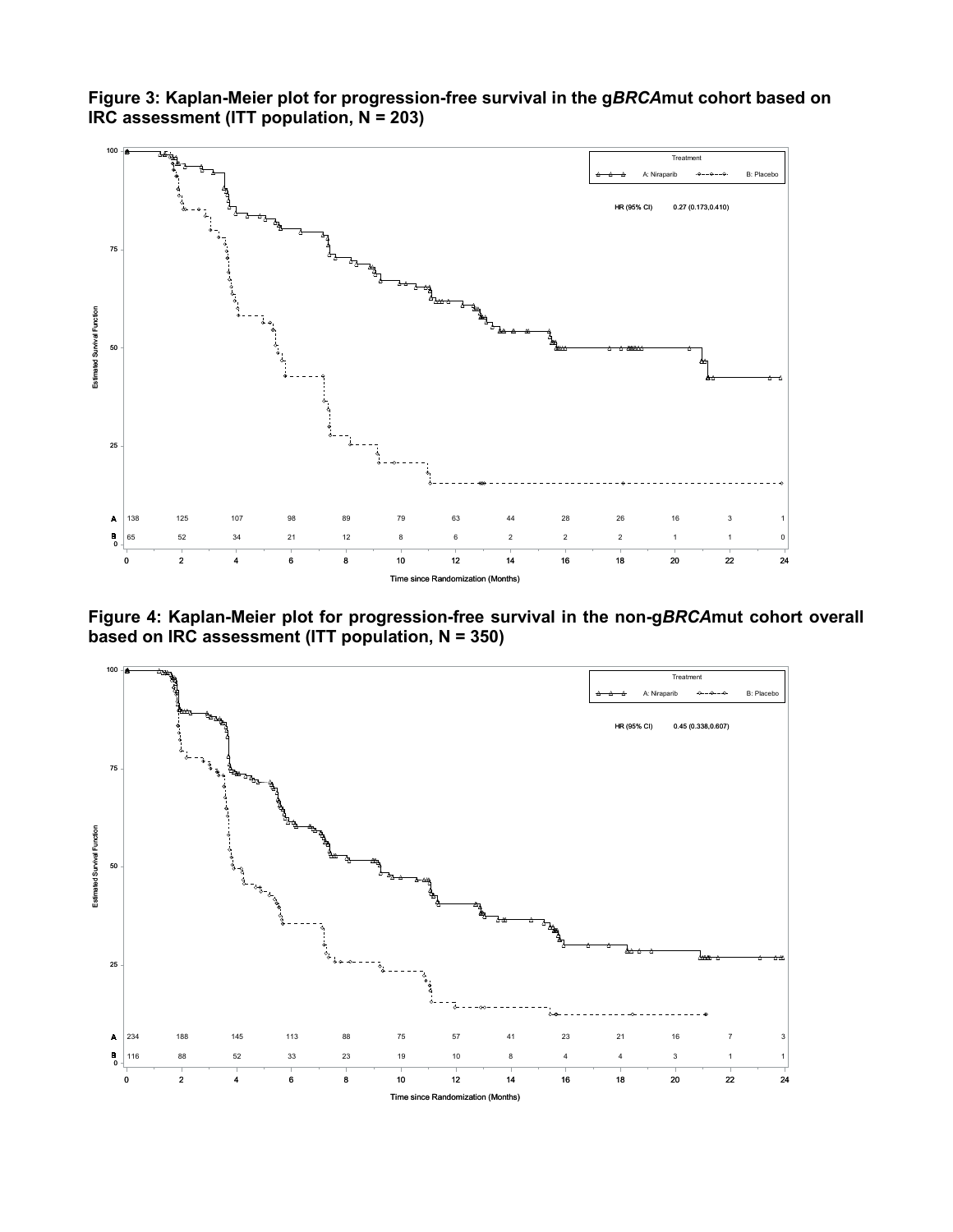Patient-reported outcome (PRO) data from validated survey tools (FOSI and EQ-5D) indicate that ZEJULA-treated patients reported no difference from placebo in measures associated with quality of life (QoL).

At the time of the PFS analysis, limited overall survival data were available with 17% deaths across the two cohorts.

## **5.2 PHARMACOKINETIC PROPERTIES**

## **Absorption**

Following a single-dose administration of 300 mg niraparib under fasting conditions, niraparib was measurable in plasma within 30 minutes and the mean peak plasma concentration  $(C_{\text{max}})$  for niraparib was reached in about 3 hours [804 ng/mL (% CV:50.2%)]. Following multiple oral doses of niraparib from 30 mg to 400 mg once daily, accumulation of niraparib was approximately 2 to 3 fold.

The systemic exposures ( $C<sub>max</sub>$  and AUC) to niraparib increased in a dose-proportional manner when the dose of niraparib increased from 30 mg to 400 mg. The absolute bioavailability of niraparib is approximately 73%, indicating minimal first pass effect.

Administration of ZEJULA (3 x 100 mg) with a high-fat high-calorie meal may result in a slight decrease in Cmax (~20%) relative to administration of ZEJULA (3 x 100 mg) under fasted conditions. Food did not significantly affect the overall exposure of niraparib ( $AUC$ <sub>T</sub> and  $AUC_{∞}$ ).

## **Distribution**

Niraparib was moderately protein bound in human plasma (83.0%), mainly with serum albumin. In a population pharmacokinetic analysis of niraparib, the Vd/F was 1,074 L in cancer patients, indicating extensive tissue distribution of niraparib.

## **Metabolism**

Niraparib is metabolised primarily by carboxylesterases (CEs) to form a major inactive metabolite, M1. In a mass balance study, M1 and M10 (the subsequently formed M1 glucuronides) were the major circulating metabolites.

## **Excretion**

Following a single oral 300-mg dose of niraparib, the mean terminal half-life  $(t_{\gamma})$  of niraparib ranged from 48 to 51 hours (approximately 2 days). In a population pharmacokinetic analysis, the apparent total clearance (CL/F) of niraparib was 16.2 L/h in cancer patients.

Niraparib is eliminated primarily through the hepatobiliary and renal routes. Following an oral administration of a single 300-mg dose of [14C]-niraparib, on average 86.2% (range 71% to 91%) of the dose was recovered in urine and faeces over 21 days. Radioactive recovery in the urine accounted for 47.5% (range 33.4% to 60.2%) and in the faeces for 38.8% (range 28.3% to 47.0%) of the dose. In pooled samples collected over 6 days, 40.0% of the dose was recovered in the urine primarily as metabolites and 31.6% of the dose was recovered in the faeces primarily as unchanged niraparib.

## **Special populations**

## **Renal impairment**

In the population pharmacokinetic analysis of data from clinical studies in patients, pre-existing mild (CLCr < 90 - ≥ 60 ml/min) and moderate (CLCr < 60 - ≥ 30 mL/min) renal impairment did not influence the clearance of niraparib. No patients with pre-existing severe renal impairment or end-stage renal disease undergoing hemodialysis were identified in clinical studies (see Section 4.2 DOSE AND METHOD OF ADMINISTRATION).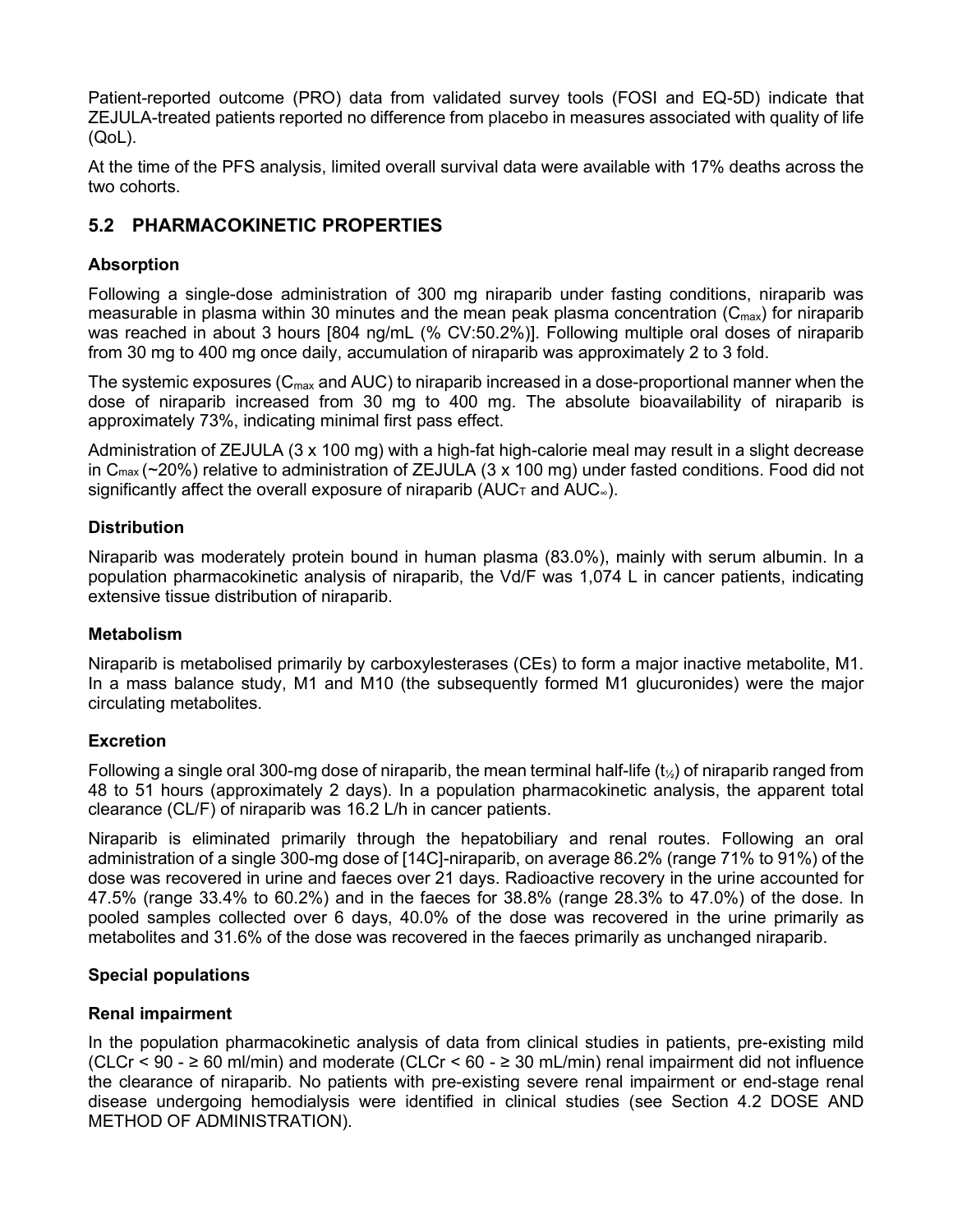### **Hepatic impairment**

In the population pharmacokinetic analysis of data from clinical studies in patients, pre-existing mild hepatic impairment did not influence the clearance of niraparib.

In a clinical study of cancer patients using NCI-ODWG criteria to classify the degree of hepatic impairment, niraparib AUCinf in patients with moderate hepatic impairment (n=8) was 1.56 (90% CI: 1.06 to 2.30) times the niraparib AUCinf in patients with normal hepatic function (n=9) following administration of a single 300 mg dose. Niraparib dose adjustment is recommended for patients with moderate hepatic impairment (see Section 4.2 Dose and Method of Administration). Moderate hepatic impairment did not have an effect on niraparib Cmax or on niraparib protein binding.

The pharmacokinetics of niraparib have not been assessed in patients with severe hepatic impairment (see Section 4.2 DOSE AND METHOD OF ADMINISTRATION).

#### **Age, weight and race**

Population pharmacokinetic analyses indicated that age, weight and race had no significant impact on the pharmacokinetics of niraparib.

#### **Paediatric population**

No studies have been conducted to investigate the pharmacokinetics of niraparib in paediatric patients.

## **5.3 PRECLINICAL SAFETY DATA**

#### **Genotoxicity**

Niraparib was not mutagenic in a bacterial reverse mutation assay (Ames) test but was clastogenic in an in vitro mammalian chromosomal aberration assay and in an *in vivo* rat bone marrow micronucleus assay. This clastogenicity is consistent with genomic instability resulting from the primary pharmacology of niraparib and indicates potential for genotoxicity in humans.

## **Carcinogenicity**

Carcinogenicity studies have not been conducted with niraparib.

#### **Animal pharmacology and toxicology**

*In vitro*, niraparib inhibited dopamine (DAT) and norepinephrine (NET) transporters at concentration levels below anticipated human exposure levels (based on unbound C<sub>max</sub>). In mice, single doses of niraparib increased intracellular levels of dopamine and metabolites in the cortex. Reduced locomotor activity was seen in one of two single dose studies in mice. The clinical relevance of these findings is not known but effects on blood pressure and pulse rate that may be related to inhibition of these transporters have occurred in patients.

In repeat-dose oral toxicity studies, niraparib was administered daily for up to 3 months' duration in rats and dogs. The major primary target organ for toxicity in both species was the bone marrow, with associated changes in peripheral haematology parameters. Additionally, decreased spermatogenesis was seen in both species. These findings occurred at exposure levels below those seen clinically, and were largely reversible within 4 weeks of cessation of dosing in dogs but not rats.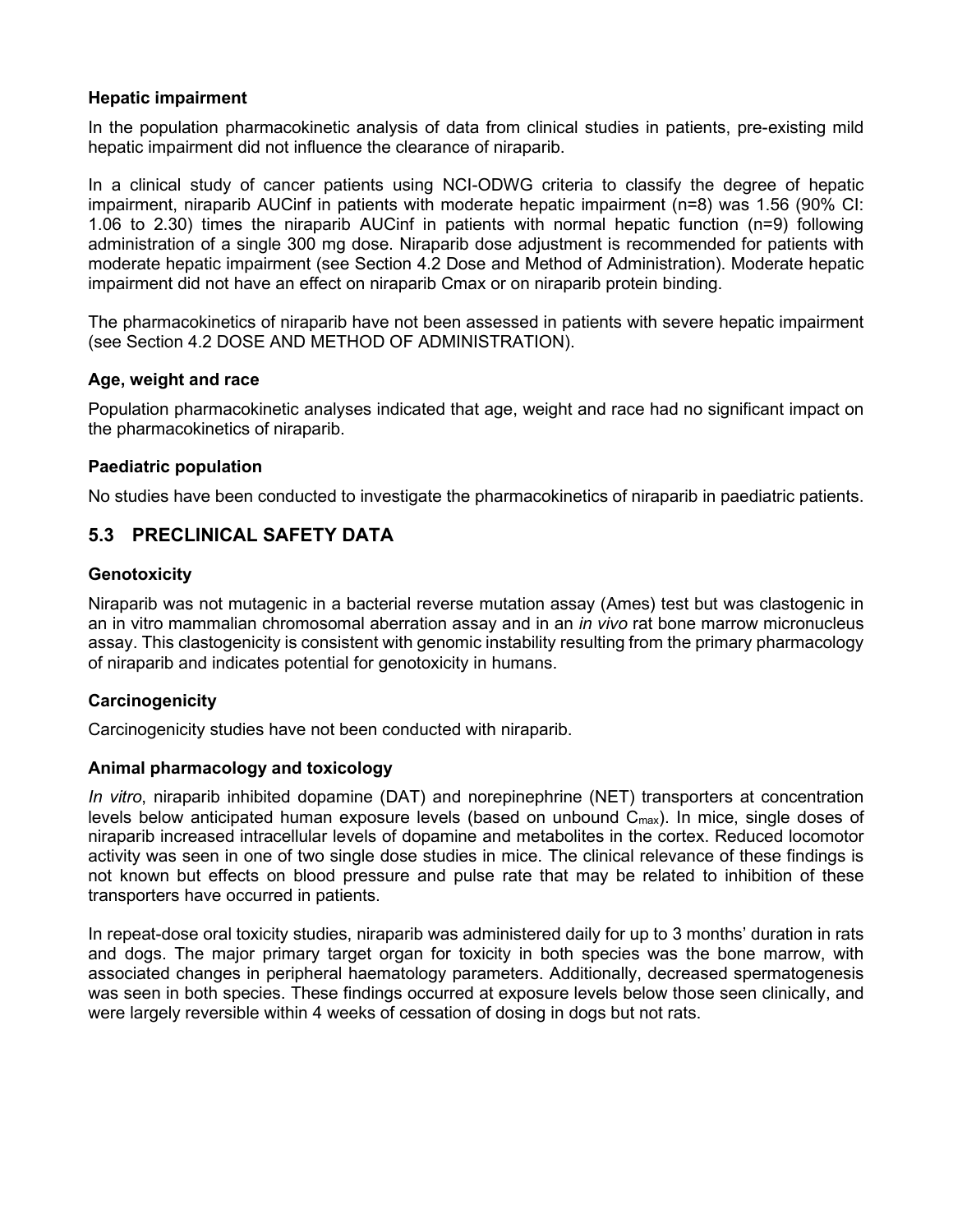## **6 PHARMACEUTICAL PARTICULARS**

## **6.1 LIST OF EXCIPIENTS**

## Capsule content:

lactose monohydrate, magnesium stearate

Capsule shell:

titanium dioxide, gelatin, brilliant blue FCF, erythrosine, tartrazine

## Printing inks:

Black Ink; SW-9040 (PI:12418). White Ink; TekPrint SB-0007P White Ink (PI 2216).

## **6.2 INCOMPATIBILITIES**

Not applicable.

## **6.3 SHELF LIFE**

In Australia, information on the shelf life can be found on the public summary of the Australian Register of Therapeutic Goods (ARTG). The expiry date can be found on the packaging.

## **6.4 SPECIAL PRECAUTIONS FOR STORAGE**

Store below 25°C.

## **6.5 NATURE AND CONTENTS OF CONTAINER**

Aclar/PVC/aluminium foil perforated unit dose blisters in cartons of 28, 56, and 84 capsules.

## **6.6 SPECIAL PRECAUTIONS FOR DISPOSAL**

In Australia, any unused medicine or waste material should be disposed of by taking to your local pharmacy.

## **6.7 PHYSICOCHEMICAL PROPERTIES**

## **Chemical structure**

The chemical name for niraparib tosilate monohydrate is (3S)-3-{4-[7-(aminocarbonyl)-2H-indazol-2 yl]phenyl}piperidinium 4-methylbenzenesulfonate monohydrate. The molecular formula is  $C_{19}H_{20}N_4$ •OC<sub>7</sub>H<sub>8</sub>O<sub>3</sub>S•H<sub>2</sub>O which corresponds to a formula weight of 510.61 g/mol. Niraparib tosilate monohydrate has one chiral centre of the S configuration. The chemical structure is shown below: